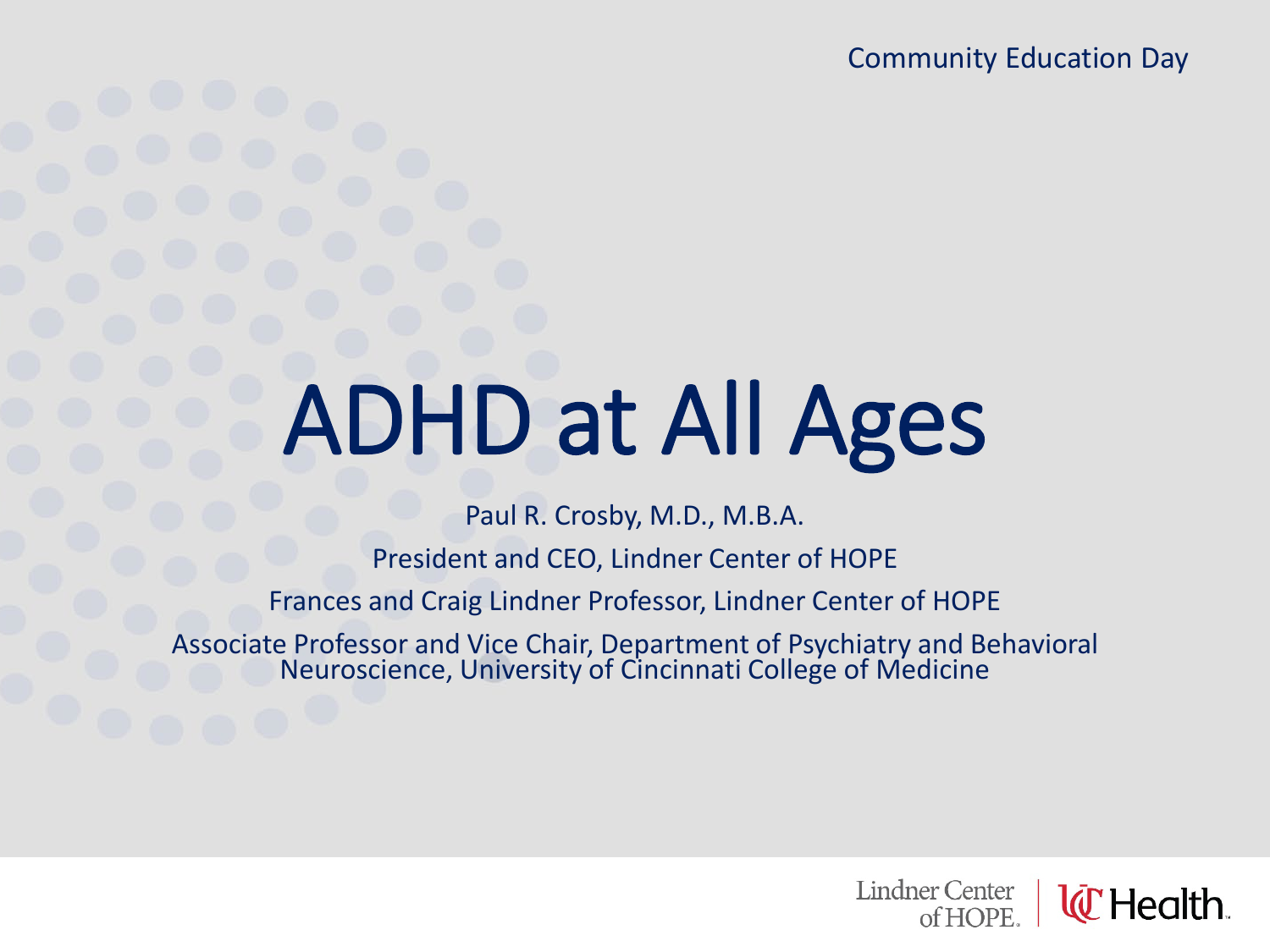# ADHD – Historical Highlights

- 1798 "mental restlessness" described by Sir Alexander Crichton in *An inquiry into the nature and origin of mental derangement*
- 1937 Use of stimulants first described
- First half  $20<sup>th</sup>$  century "minimal brain damage" "minimal brain dysfunction"
- 1968 DSM-II "Hyperkinetic Reaction of Childhood"
- 1980 DSM-III "ADD (Attention-Deficit Disorder) with or without hyperactivity"
- 1987 DSM-III-R changed name to current "ADHD"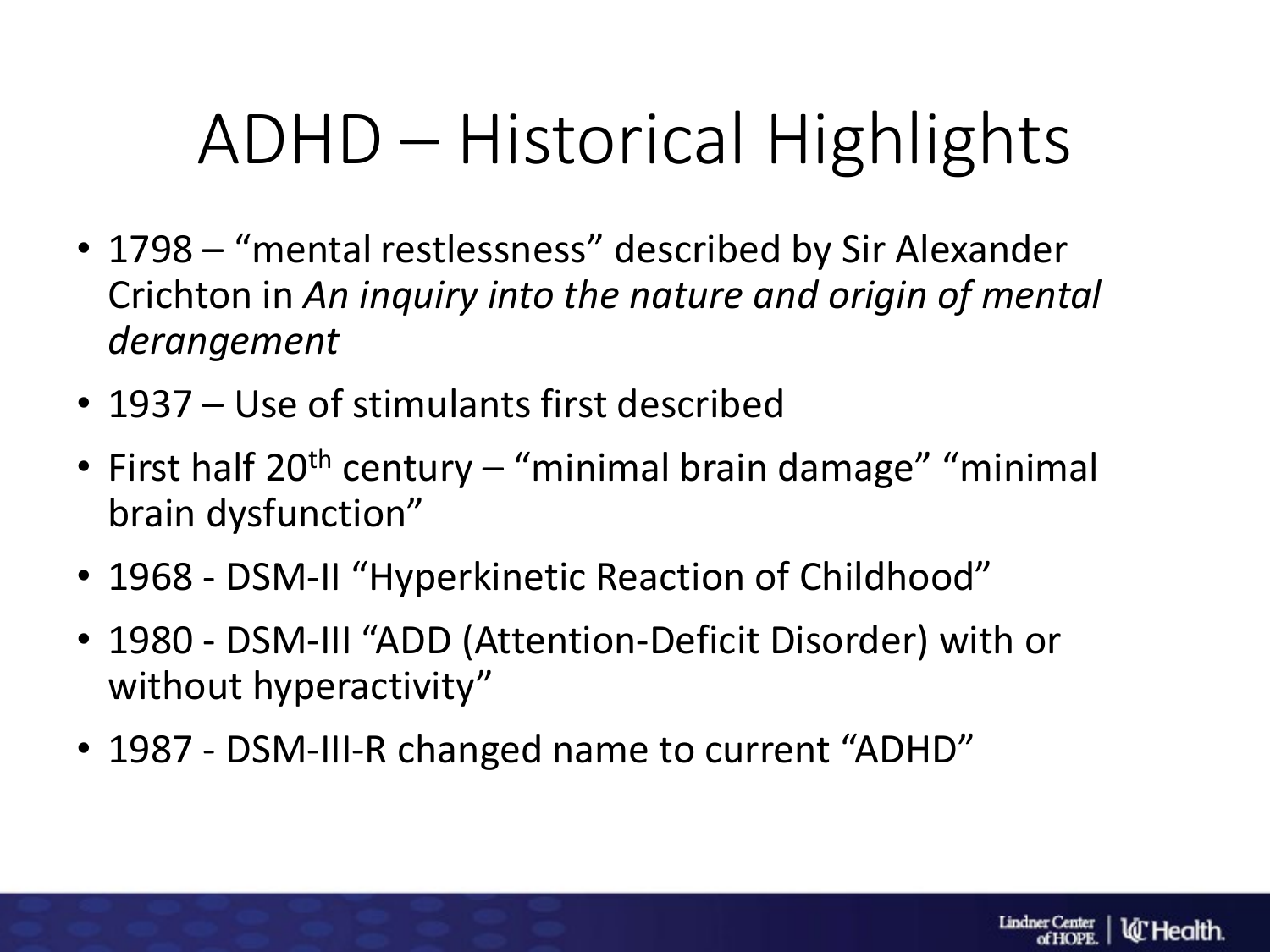# ADHD - Epidemiology

- Most quoted prevalence is 8% (children), 6% (adult)
	- Increasing adult prevalence since DSM V
	- Solidly 7% but possibly as high as 18%
- 11% are estimated to receive treatment
- Approximately 1:1, male to female, though males are more likely to receive treatment
- By Comparison:
	- All Anxiety disorders (including PTSD 6.8% and OCD 2.3%) about 18%
	- All Addictions/substance misuse 9%, maybe more
	- Depression around 7%
	- Bipolar around 4-5%
	- Schizophrenia and other psychotic disorders 0.25% 0.64%, though these have an outsized economic impact d/t need for extensive public support.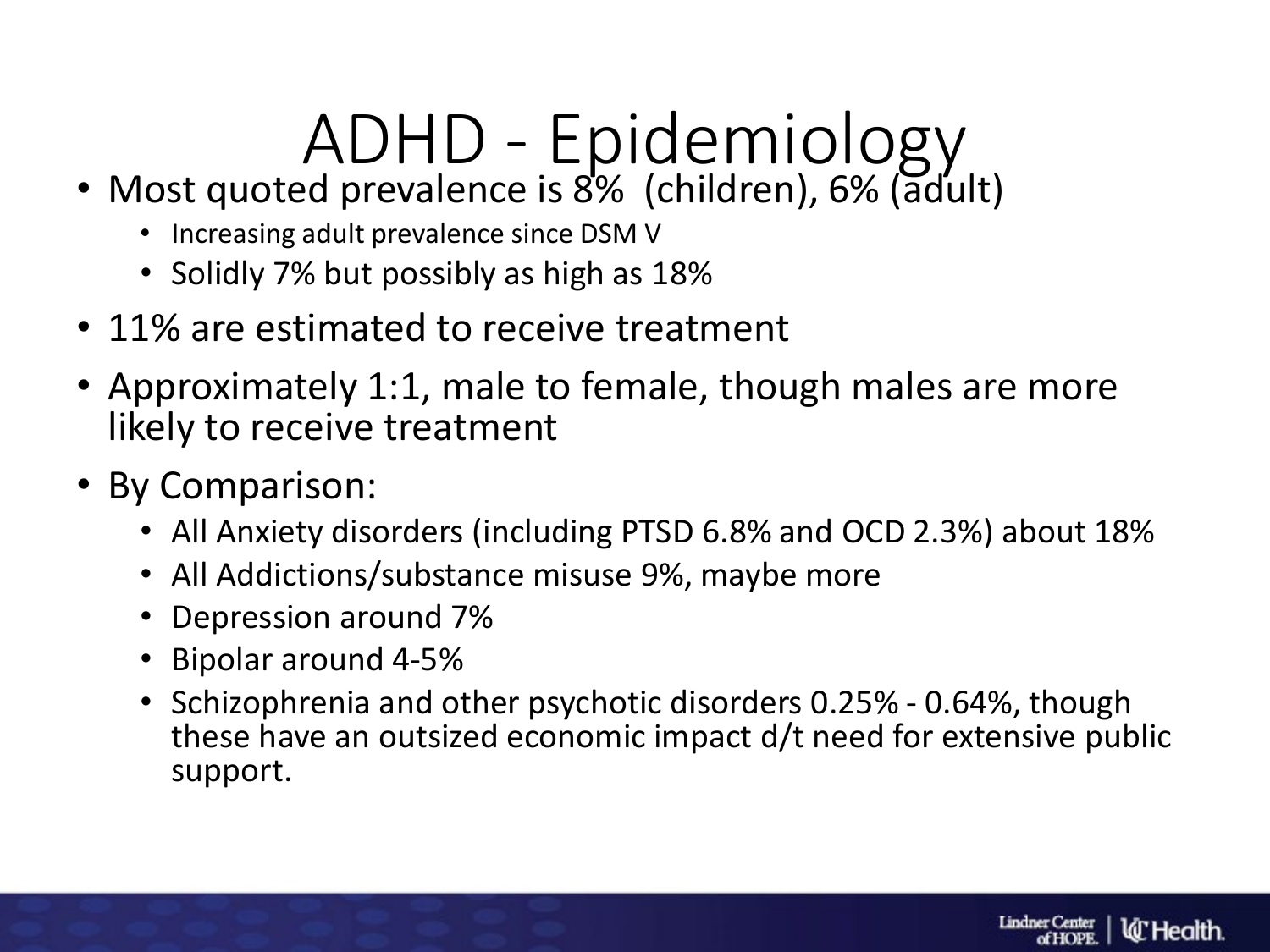### ADHD – Morbidity Medical (Childhood)

- 2.5 x increase risk of seizures
- 1.5 x increased risk of obesity
- 57% more accident prone
- Worse oral hygiene leading to more dental problems
- 39-56% have sleep problems
	- Exacerbates attention problems
- 2-3 x higher medical costs
- Higher maternal medical and jobrelated costs (sick days, absenteeism, etc.)

Waring et al. (2008). *Pediatrics,* 122, e1-e6 Mayes, S. et al. (2008). *Journal of Developmental and Behavioral Pediatrics,* 29, 206-2012 Willoughby et al. (2008). *JAACAP*, 47, 186-194 Haackart-van Roijen, L. et al (2007). *European Child & Adolescent Psychiatry,* 16, 316-326 Leibson, C. et al. (2001). *JAMA*, 285, 60-66.

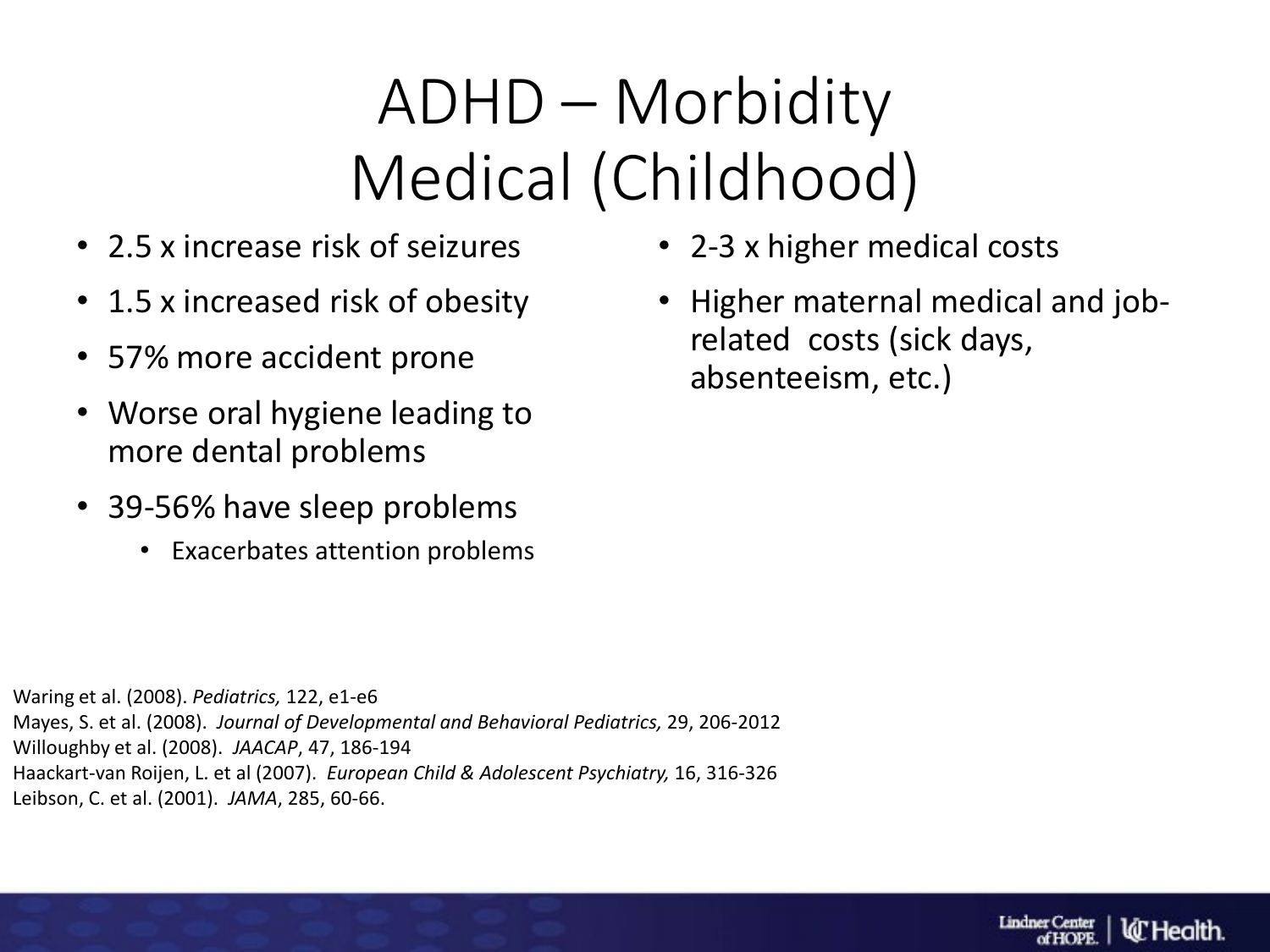### ADHD – Morbidity Medical (Adulthood)

- More accidental injuries, nonsurgical hospitalizations, ER utilization, and driving accidents
- More medical and dental problems in general
- More cigarette and EtOH usage
- Likely higher cancer risk (poor lifestyle choices)
- More likely to be obese
	- ADHD is over represented in patients treated for obesity at dedicated clinics (32%)
- More cardiovascular disease
	- Lower HDL and higher Total / HDL ratio
	- Higher Framingham CHD risk percent

Barkley, R. et al. (2008). *ADHD in adults; What the science says.* New York: Guilford Goodwin et al. (2009) *Psychological Medicine, 39* (2), 301 – 311 *Journal of Obesity*, (2009) March issue*.*

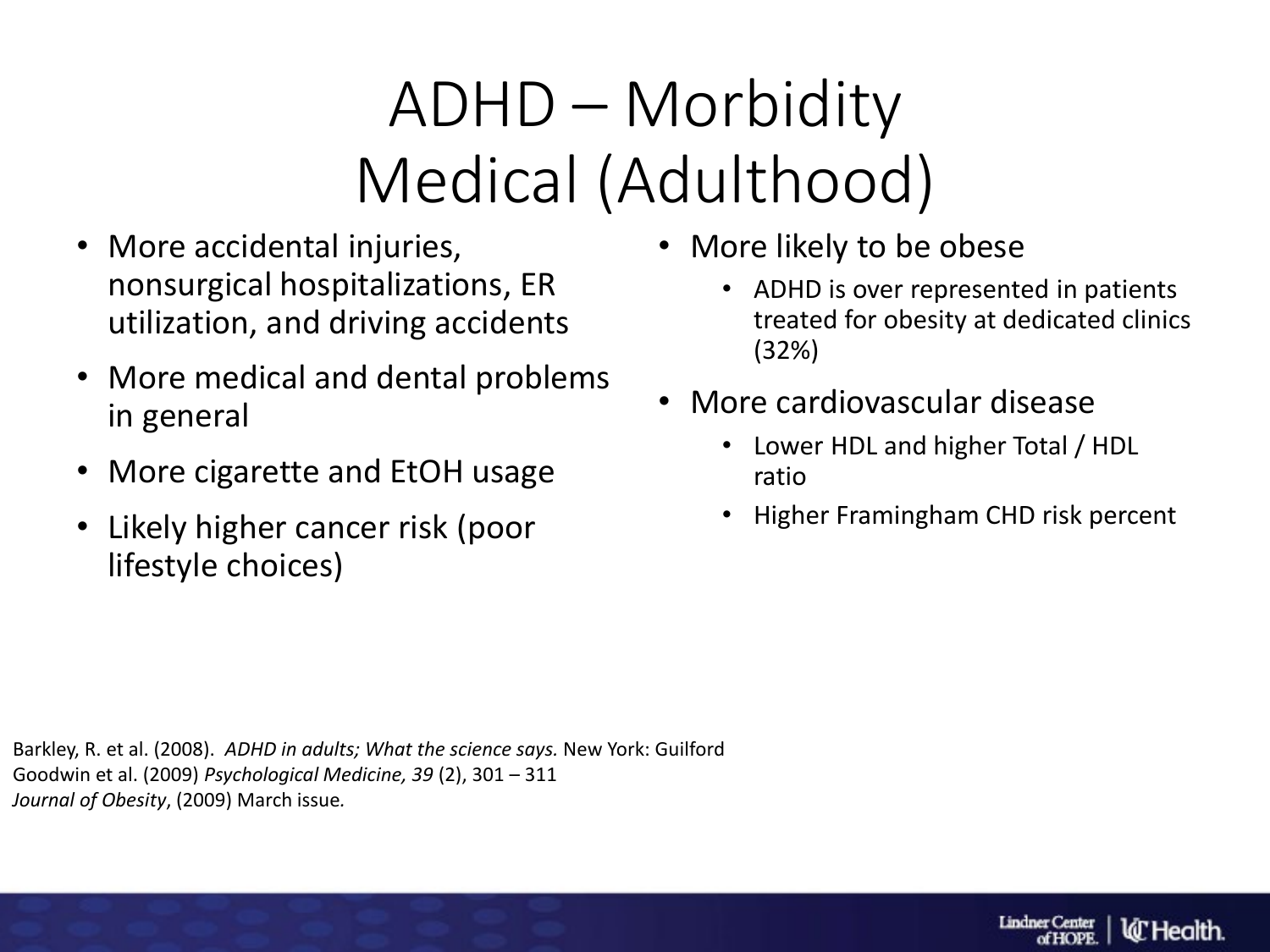#### ADHD – Morbidity Sexual/Reproductive

- Earlier initiation of sexual activity (15y v. 16y)
- More "casual" sex outside relationships (37% v. 19%)
- STDs  $(17\% \text{ v. } 4\%)$
- More lifetime partners (13.6 v. 5.4)
	- $\cdot$  60% v. 28% have >4 by early adulthood
	- 2.4 v. 1.6 partners in prior year
	- Less time per partner
- Less use of contraception
- Early pregnancies
	- Teen pregnancy (24-38% v. 4-5%)
	- Births by age  $21 37:1$
	- By age 27, 51% have children v. 13%
	- 54% do not have custody

Barkley, R.A. , et al. (2006). *JAACAP,* 45(2), 192-202

Barkley, R.A. (2006). *Attention deficit hyperactivity disorder: A handbook for diagnosis and treatment (3rd ed.).* New York: Guilford. Barkley, R.A., et al. (2008). *ADHD in adults: What the science says.* New York: Guilford.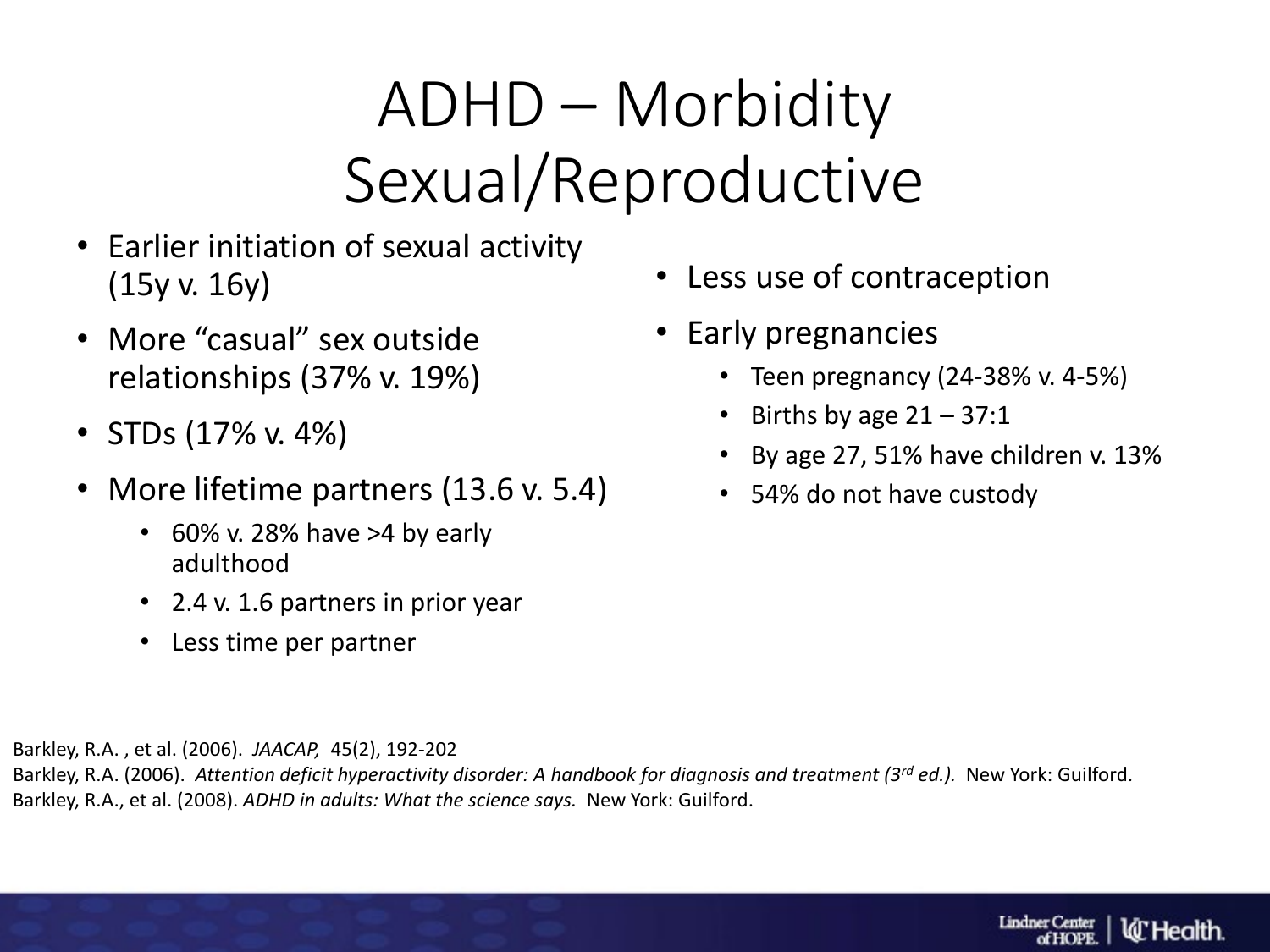### ADHD – Morbidity Life expectancy

- Child externalizing behavior is linked with increased mortality by age 46
- ADHD is linked to very low "childhood conscientiousness"
	- Associated with increased likelihood of death by all causes, reduced adult health

Friedman et al (1995) *American Psychologist,* 50, 69-78

Friedman (2000) *Journal of Personality,* 68, 1089-1107

Hampson (2008) *Current Directions in Psychological Science,* 17, 264-268

Jokela et al. (2009) *JAACAP,* 48

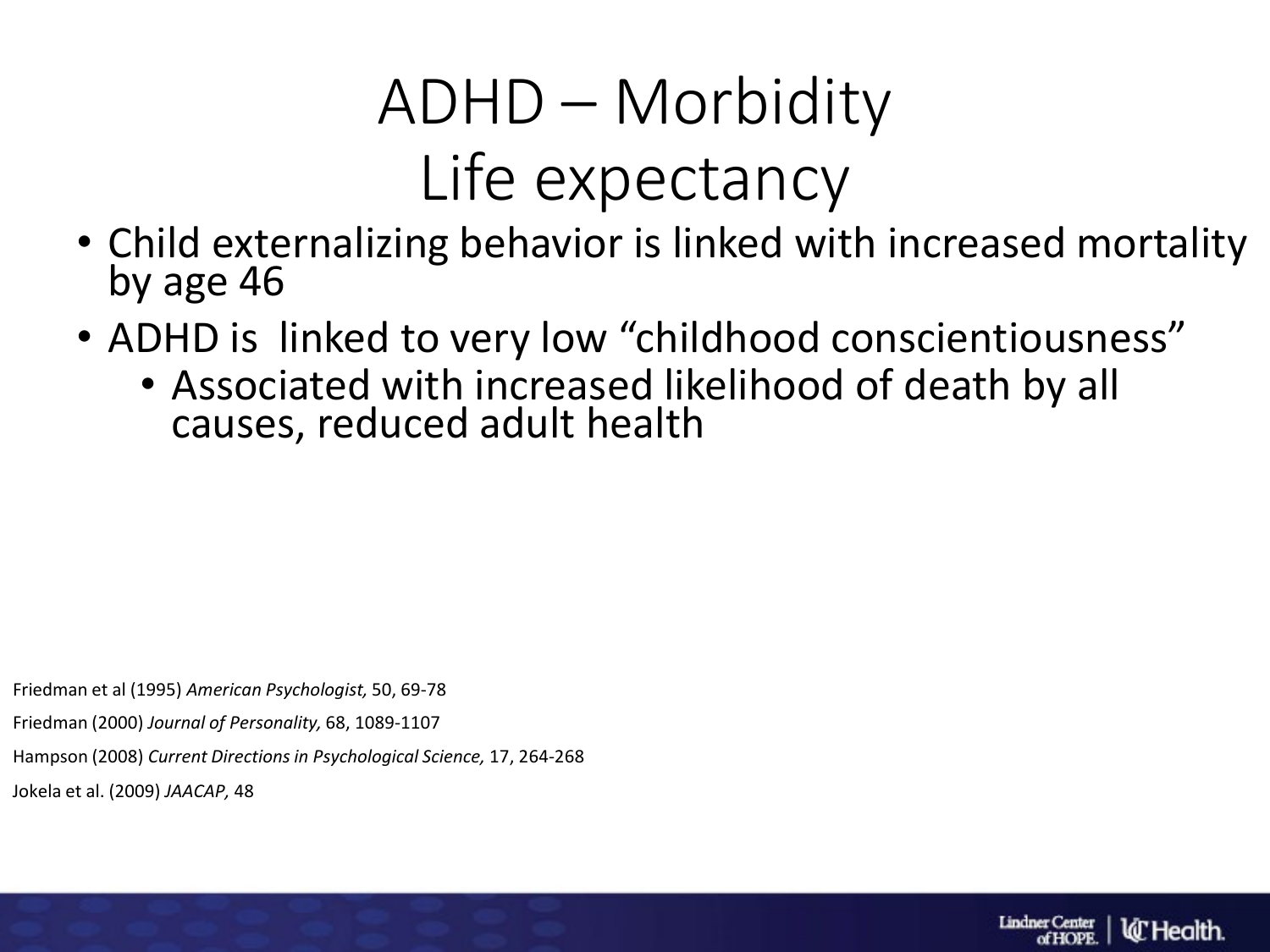# ADHD – Morbidity

# Educational

- Learning disabilities (24 70%)
- Special education services (25-50%)
- Poor academic performance ( >90%)
- Repeat grade (20-45%)
- Suspensions (40 60%)
- Expulsions (10-18%)
- Failure to graduate high school (23-40%)
- Less likely to attend college (22% v. 77%)
- Less likely to graduate college (5-10% v. 35%)

Barkley, R.A. , et al. (2006). *JAACAP,* 45(2), 192-202

Barkley, R.A. (2006). *Attention deficit hyperactivity disorder: A handbook for diagnosis and treatment (3rd ed.).* New York: Guilford.

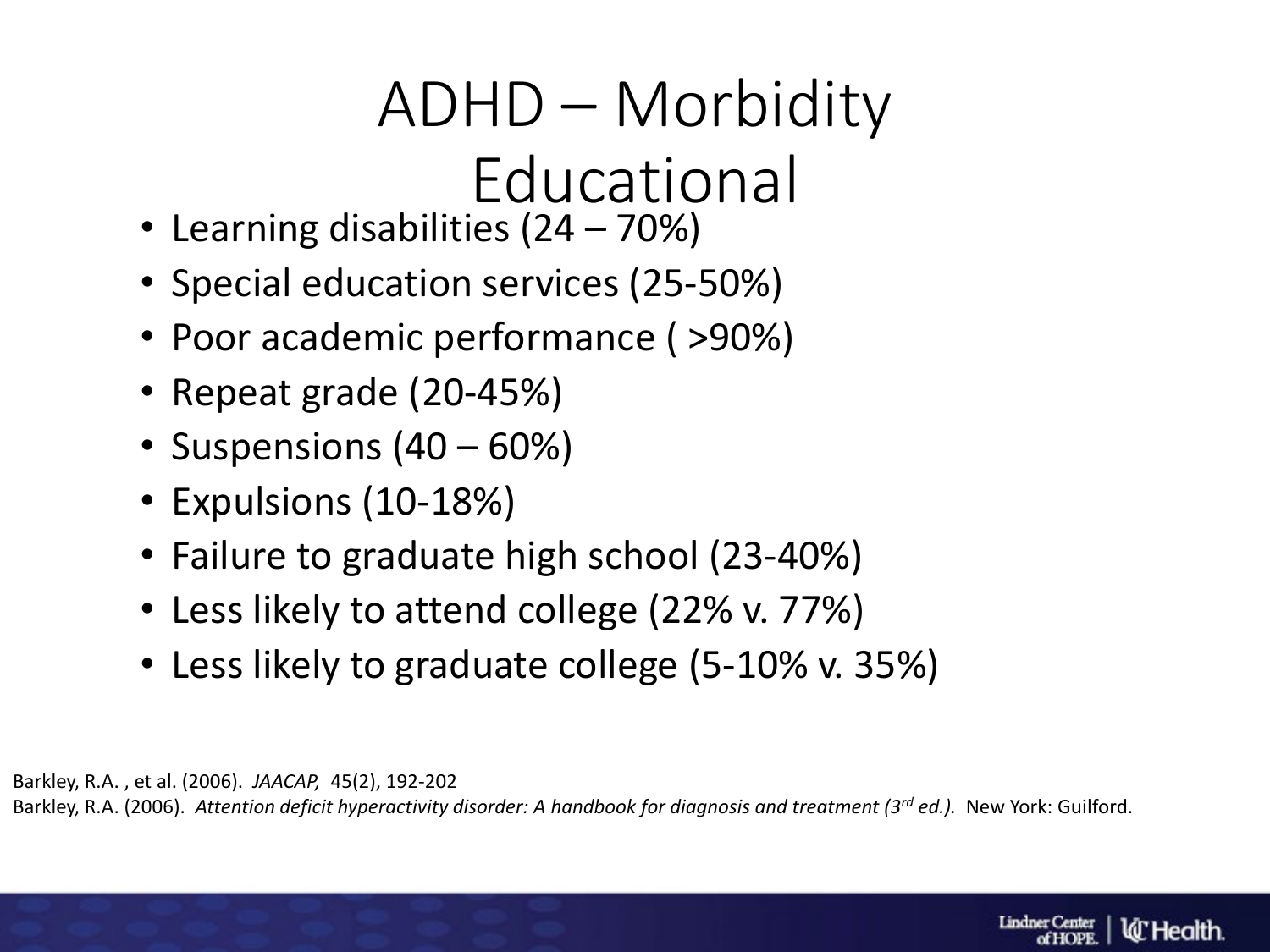### ADHD – Morbidity **Occupational**

- Less skilled at entry into workforce
- Firings/dismissals
	- 55% v. 23% by age 21
	- Fired from 43% of jobs v. 14% by age 27
- Unemployment
	- 22% v. 7% at age 21
	- 26% v. 9% age 27
- Job Changes
	- 2.6 times v. 1.4 times age 18-21
	- 4.9 times v. 2.5 times age 18-27
- Symptoms noticed on the job (as rated by supervisors)
- Lower work performance ratings (as reported by supervisors)
- Lower job status rating
- Lower socio-economic status

Barkley, R.A. , et al. (2006). *JAACAP,* 45(2), 192-202 Sobanski et al. (2008). *European Psychiatry*, 23(2), 142-149 De graaf et al (2008). *Occupational and Environmental Medicine,* June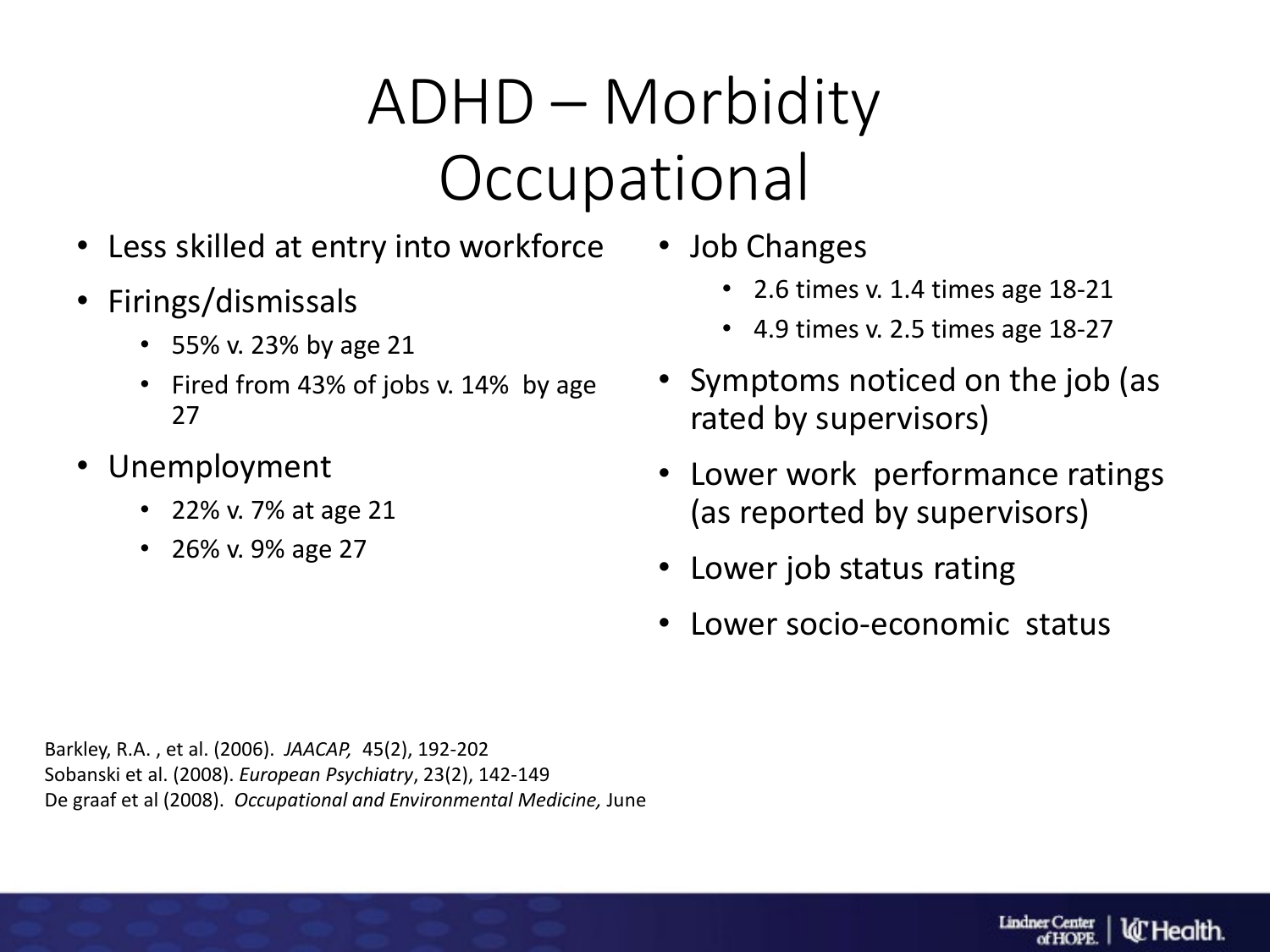### ADHD – Morbidity Driving

- Poorer steering
- Slower braking reaction time
- More likely to drive prior to obtaining license
- Fewer safe driving habits (rated by self, others, driving instructors)
- More tickets (mean # of speeding citations 4-5 v. 1-2)
- Suspensions/Revocations
	- $22*v* 0.7$
	- $22-24\%$  v. 4-5%
- Greater adverse impact of EtOH
- Accidents
	- 2-3x risk of being at fault
	- 40% v. 6% with 2+ crashes
- Worse accidents
	- \$4200-5000 v. \$1600-2200
	- Injuries  $60\%$  v. 17%

Barkley, R.A. , et al. (2006). *JAACAP,* 45(2), 192-202

Barkley, R.A. (2006). *Attention deficit hyperactivity disorder: A handbook for diagnosis and treatment (3rd ed.).* New York: Guilford.

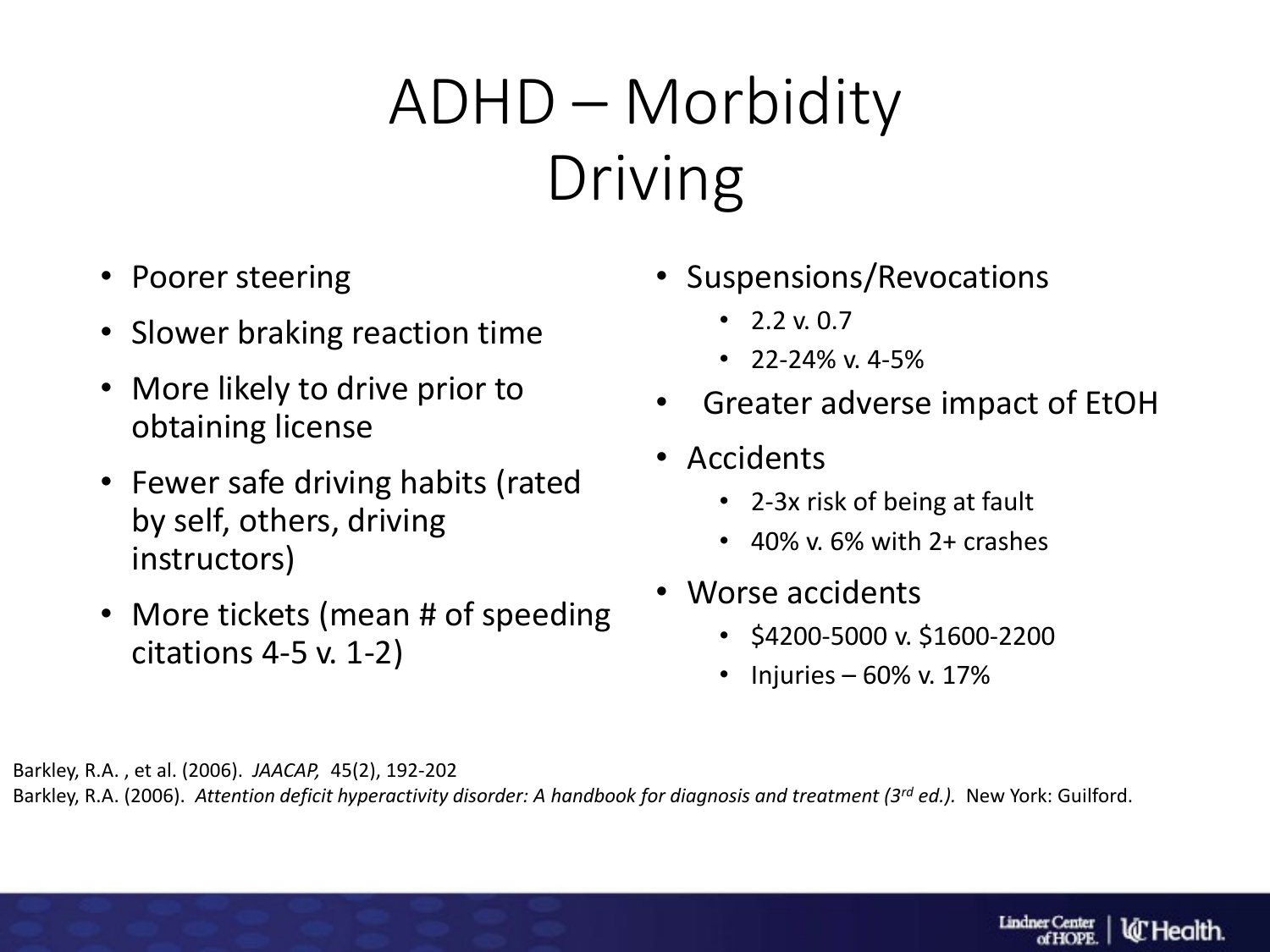### ADHD Morbidity Social

- Problems in peer relationships (>50%)
- Legal problems (25-35%)
- Substance misuse (25%)
- Fewer close friends
- Shorter duration of relationships
- Lower level of marital satisfaction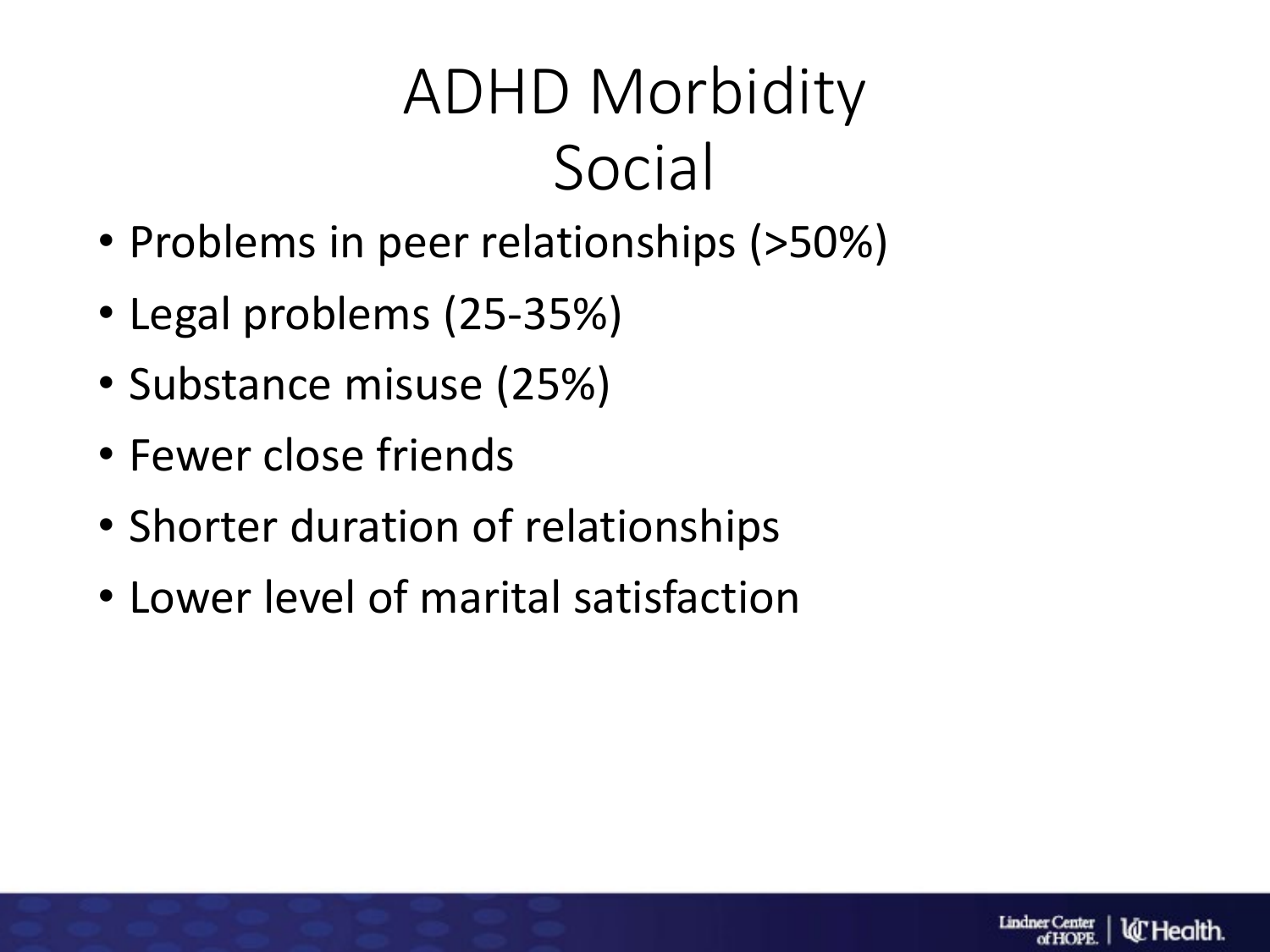## ADHD – Morbidity Family

- More child:
	- Noncompliance
	- Hostility
	- disruption
- Greater parental:
	- commands
	- Hostility
	- Reduced responsiveness
	- Lax yet harsh discipline
- Poorer sense of competence in parental role
- More parental stress and depression
- Divorce
	- Earlier and more often

Wymbs, B. et al. (2008). *Journal of Consulting and Clinical Psychology, 76(5), 735-744*

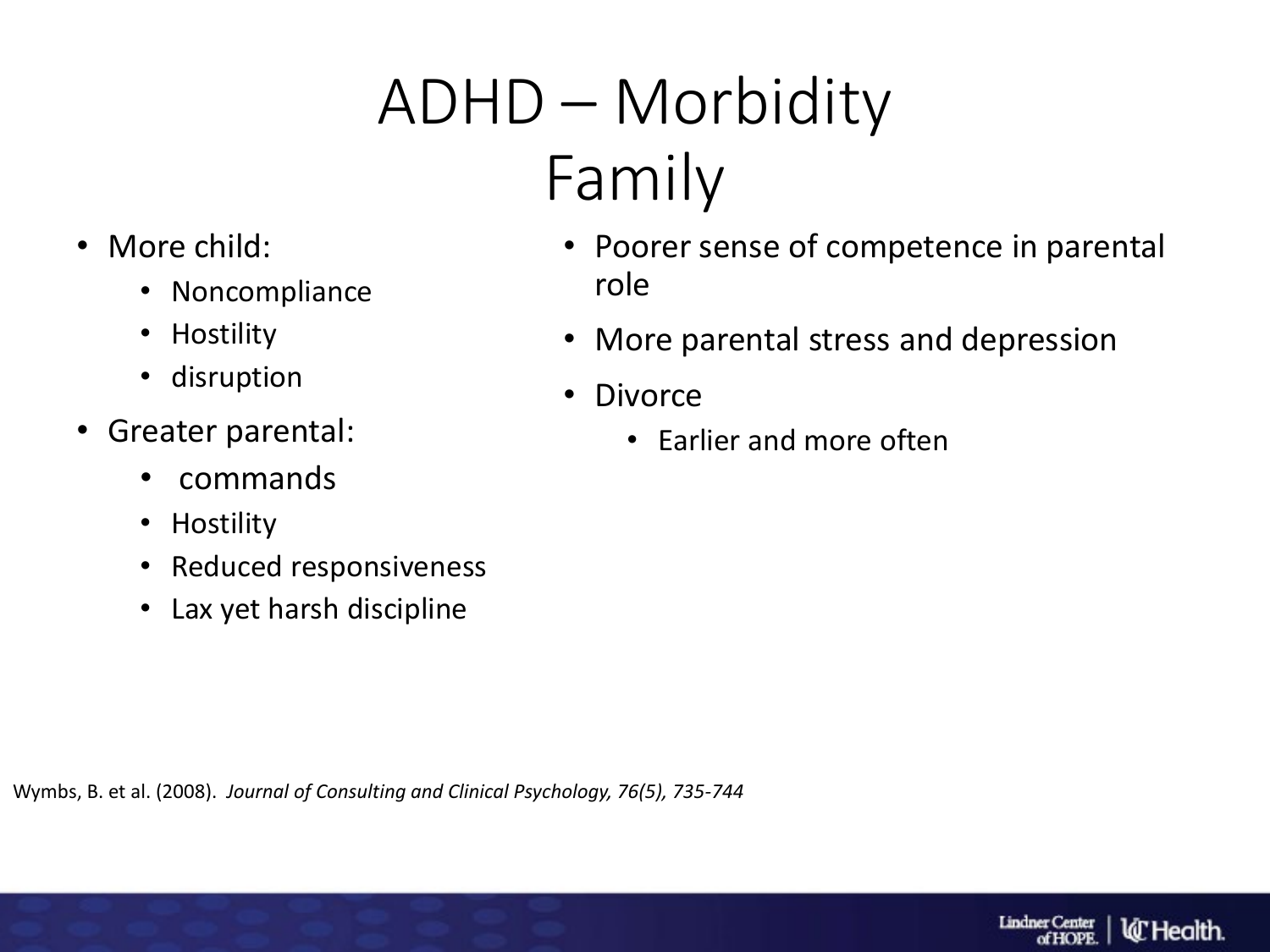ADHD – Morbidity Economic/Societal

- \$40K per ADHD teen v. \$15K per non-ADHD teen spent over 6y period on mental health services, special ed, and juvenile justice system
- >\$80K if the ADHD teen also has Conduct Disorder

Jones, D.E., Foster, E.M. et al. (2009). Service patterns for adolescents with ADHD and comorbid conduct disorder. *Journal of Behavioral Health Services and Research, 36(4),* 436-449.

Lindner Center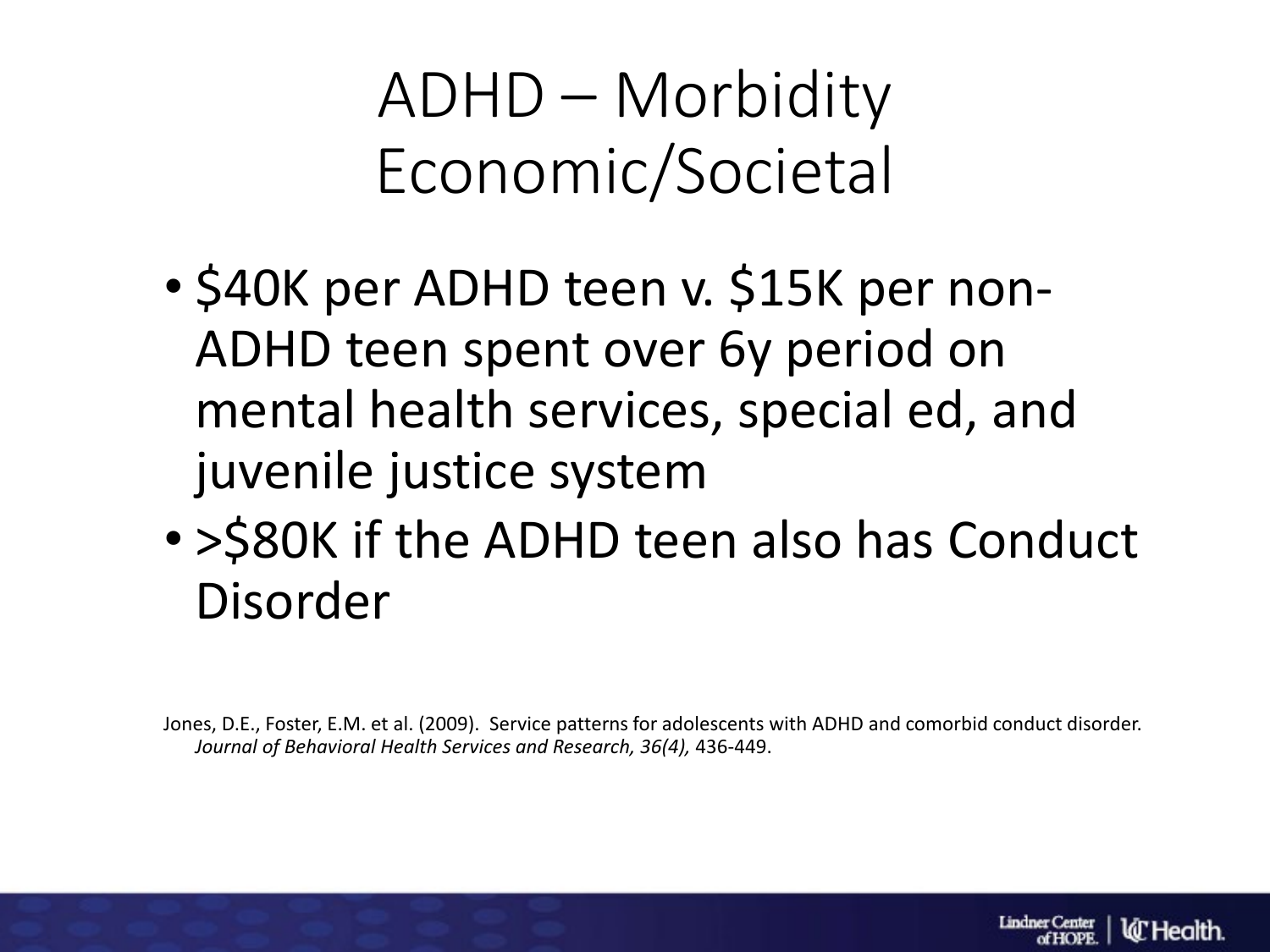# ADHD – Etiology

- All currently recognized causes are biological (neurological, genetic)
- Common pathway appears to be the fronto-striatalcerebellar circuit
- Social causation has been disproven

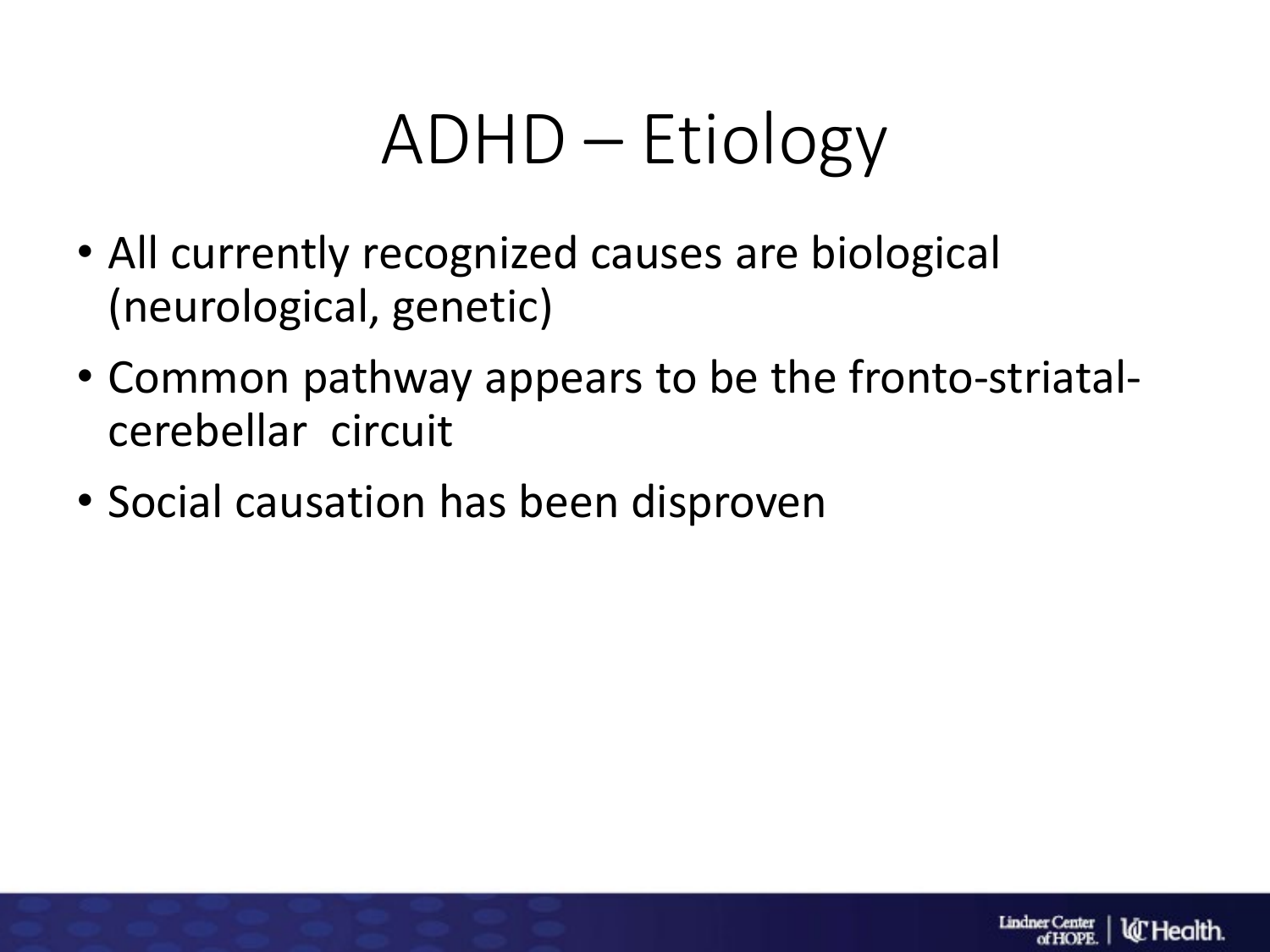### ADHD – Etiology Neuroimaging

Smaller, underactive, underdeveloped brain regions found on imaging studies (MRI, fMRI, PET, QEEG):

- Orbital-Prefrontal Cortex (right)
- Basal Ganglia (striatum and globus pallidus)
- Cerebellum (right hemisphere, central vermis)
- Anterior cingulate cortex
- Corpus callosum (anterior splenium0
- Size of abnormalities correlate with degree of ADHD sx
- No gender differences
- Abnormalities persist into adulthood
- Differences in areas of underactivation in children (supplementary motor and basal ganglia) v. adults (inferior frontal cortex and thalamus)

Hart H, et al.: *JAMA Psychiatry 2013; 70(2):185–198.*

Barkley, R.A. (2006). *Attention deficit hyperactivity disorder: A handbook for diagnosis and treatment (3rd ed.).* New York: Guilford. Barkley, R.A., et al. (2008). *ADHD in adults: What the science says.* New York: Guilford.

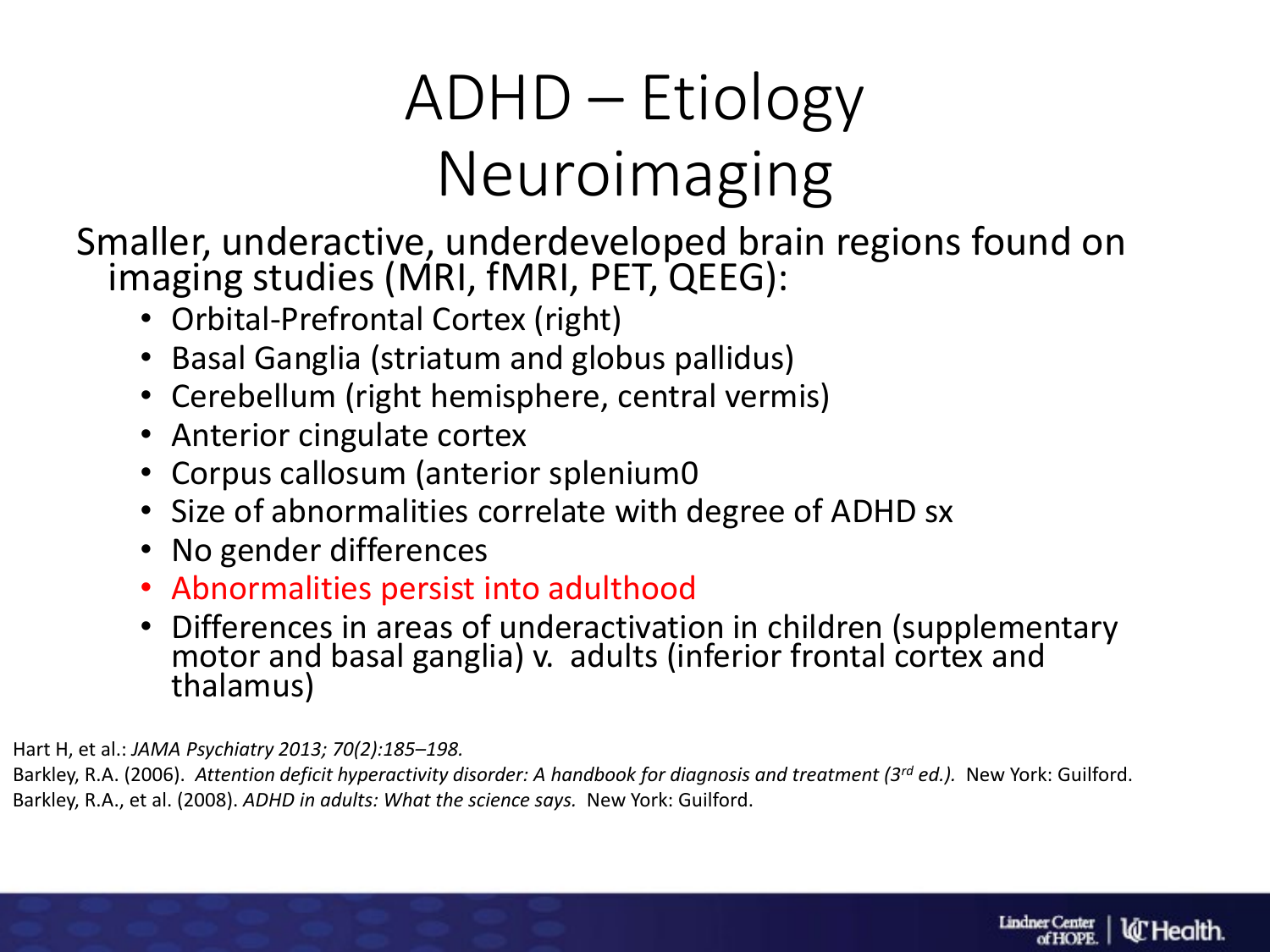#### ADHD – Etiology Popular but Disproven

#### Excessive TV/Gaming

More screen usage is a result of having ADHD (not a cause) and/or parental usage of media to help parent a difficult child

#### Food Additives

Broadly linked to worsened sx in small (5%) portion of ADHD cases and to ADHD-like sx in children not diagnosed with ADHD

#### Poor Parenting

Disproven by twin studies. Difficult parent-child relationship results from having ADHD and improves with treatment

Barkley, R.A. (2006). *Attention deficit hyperactivity disorder: A handbook for diagnosis and treatment (3rd ed.).* New York: Guilford.

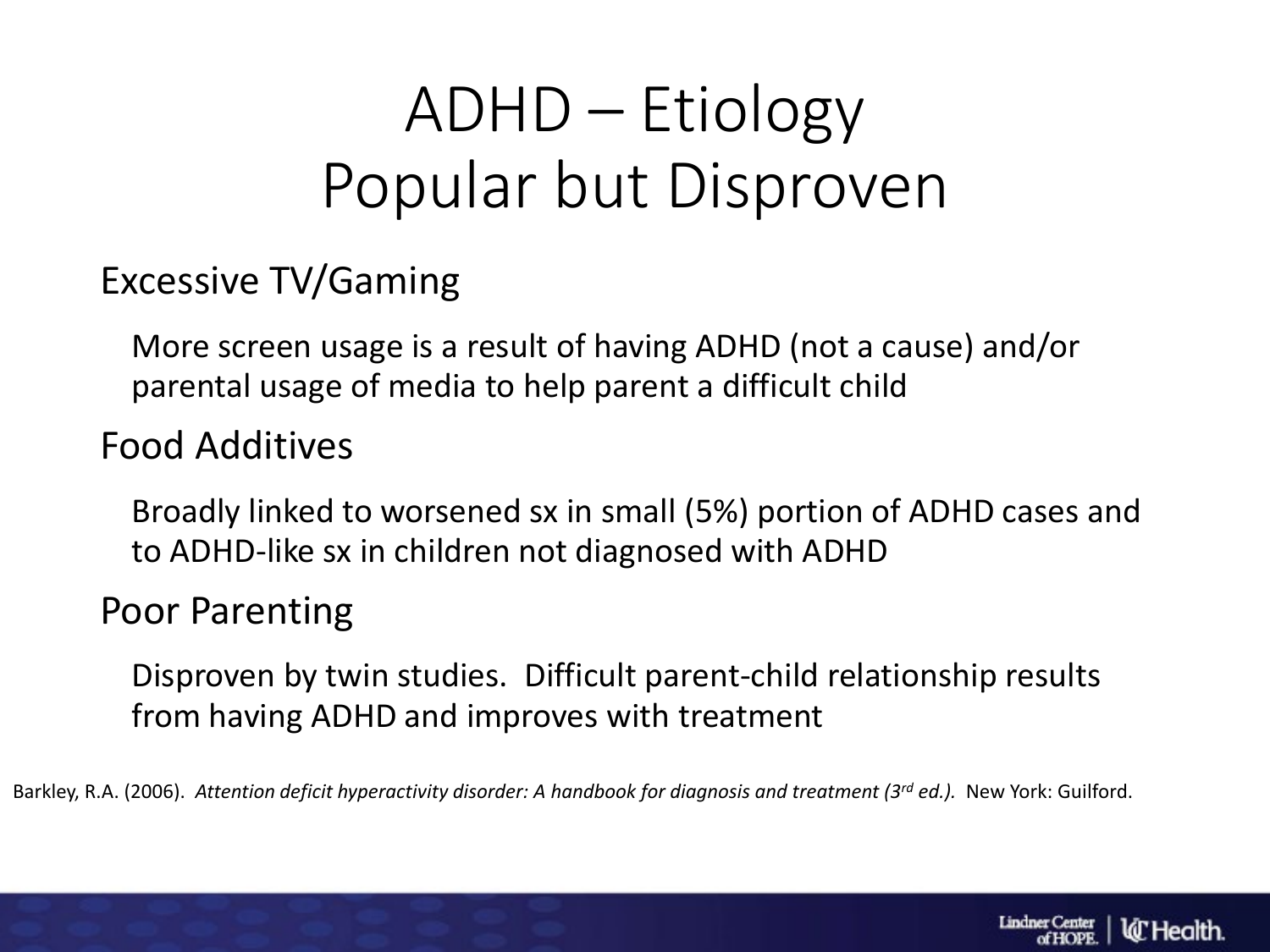# Changes in DSM V ADHD

- Re-categorized as Neurodevelopmental Disorder rather than Disruptive Behavior Disorder
- Adults/Late Adolescents need not show as many symptoms (5 instead of 6)
- Clearer examples provided of how symptoms can present after childhood.
- Symptoms present by age 12 rather than age 7
- Need for symptoms to cause *"significant impairment"* in functioning lessened (mildly) to having symptoms that *"interfere with, or reduce the quality of"*  functioning

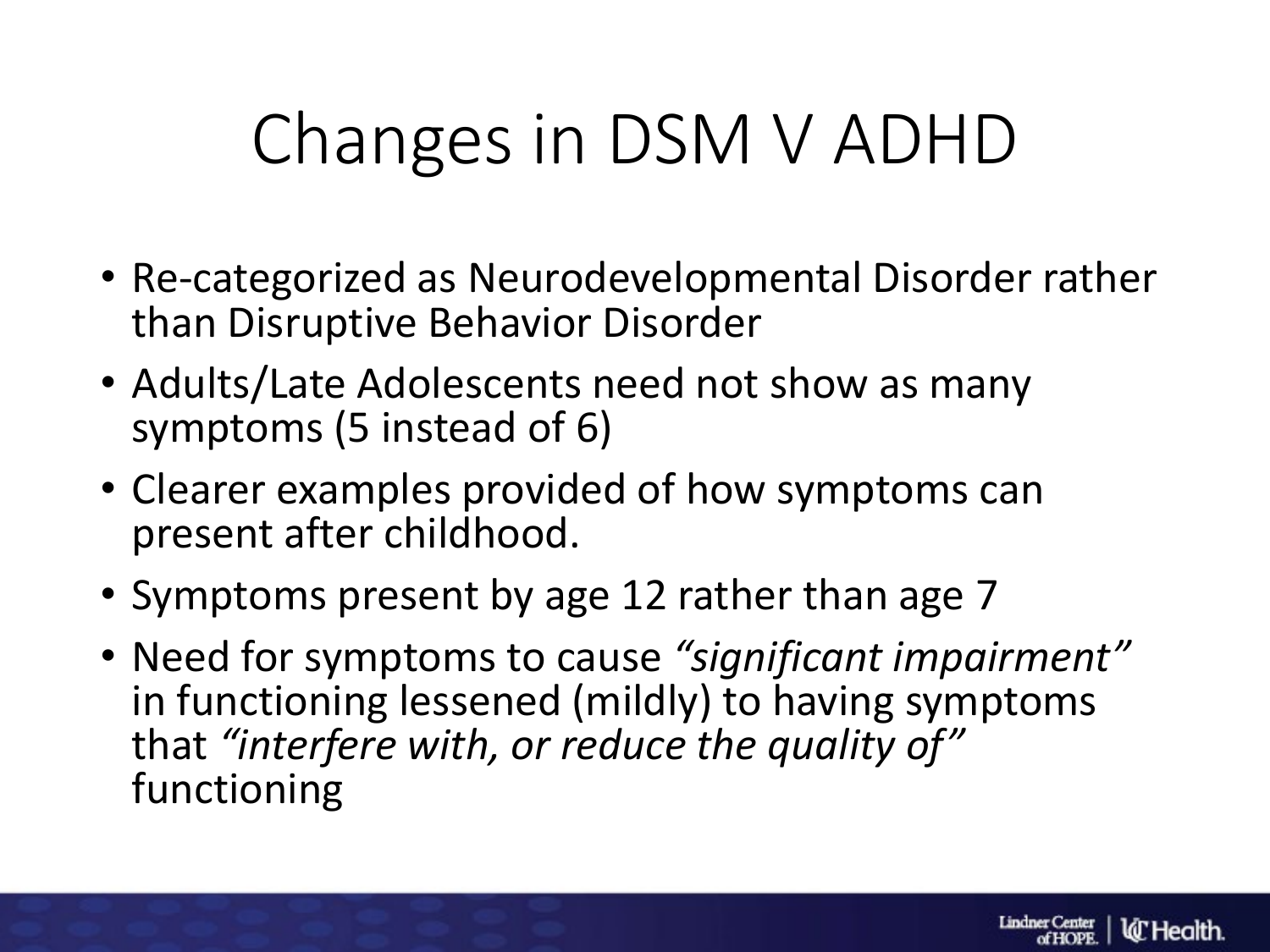# Changes in DSM V ADHD

- Removal of PDD-spectrum diagnoses as exclusion criteria
- Change from "subtypes" to predominantly combined/inattentive/hyperactive-impulsive "presentations"
- Designation of severity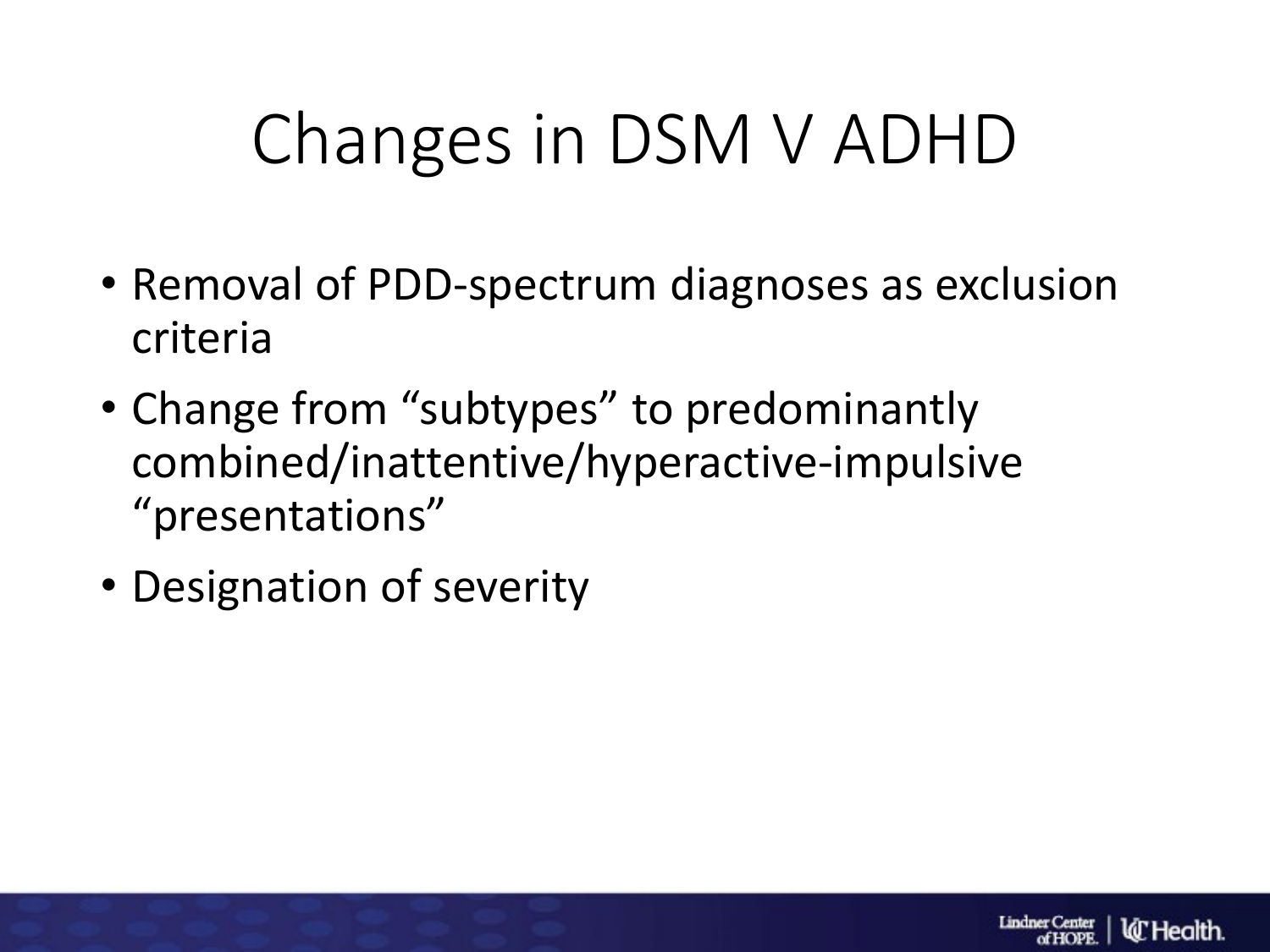## DSM V ADHD Inattentive

- often fails to give close attention to details or makes careless mistakes in schoolwork, work, or during other activities (e.g. overlooks or misses details, work is inaccurate).
- often has difficulty sustaining attention in tasks or play activities (e.g., has difficulty remaining focused during lectures, conversations, or lengthy reading).
- often does not seem to listen when spoken to directly (e.g., mind seems elsewhere, even in the absence of any obvious distraction).
- often does not follow through on instructions and fails to finish school work, chores, or duties in the work place (e.g., starts tasks but quickly loses focus and is easily sidetracked).
- often has difficulty organizing tasks and activities (e.g., difficulty managing sequential tasks; difficulty keeping materials and belongings in order; messy, disorganized work; has poor time management; fails to meet deadlines).
- often avoids or is reluctant to engage in tasks that require sustained mental effort (e.g. schoolwork or homework; for older adolescents and adults, preparing reports, completing forms, reviewing lengthy papers).
- often loses things necessary for tasks or activities (e.g., school materials, pencils, books, tools, wallets, keys, paperwork, eyeglasses, mobile telephones).
- is often easily distracted by extraneous stimuli (e.g., for older adolescents and adults may include unrelated thoughts).
- is often forgetful in daily activities (e.g., doing chores, running errands; for older adolescents and adults, returning calls, paying bills, keeping appointments).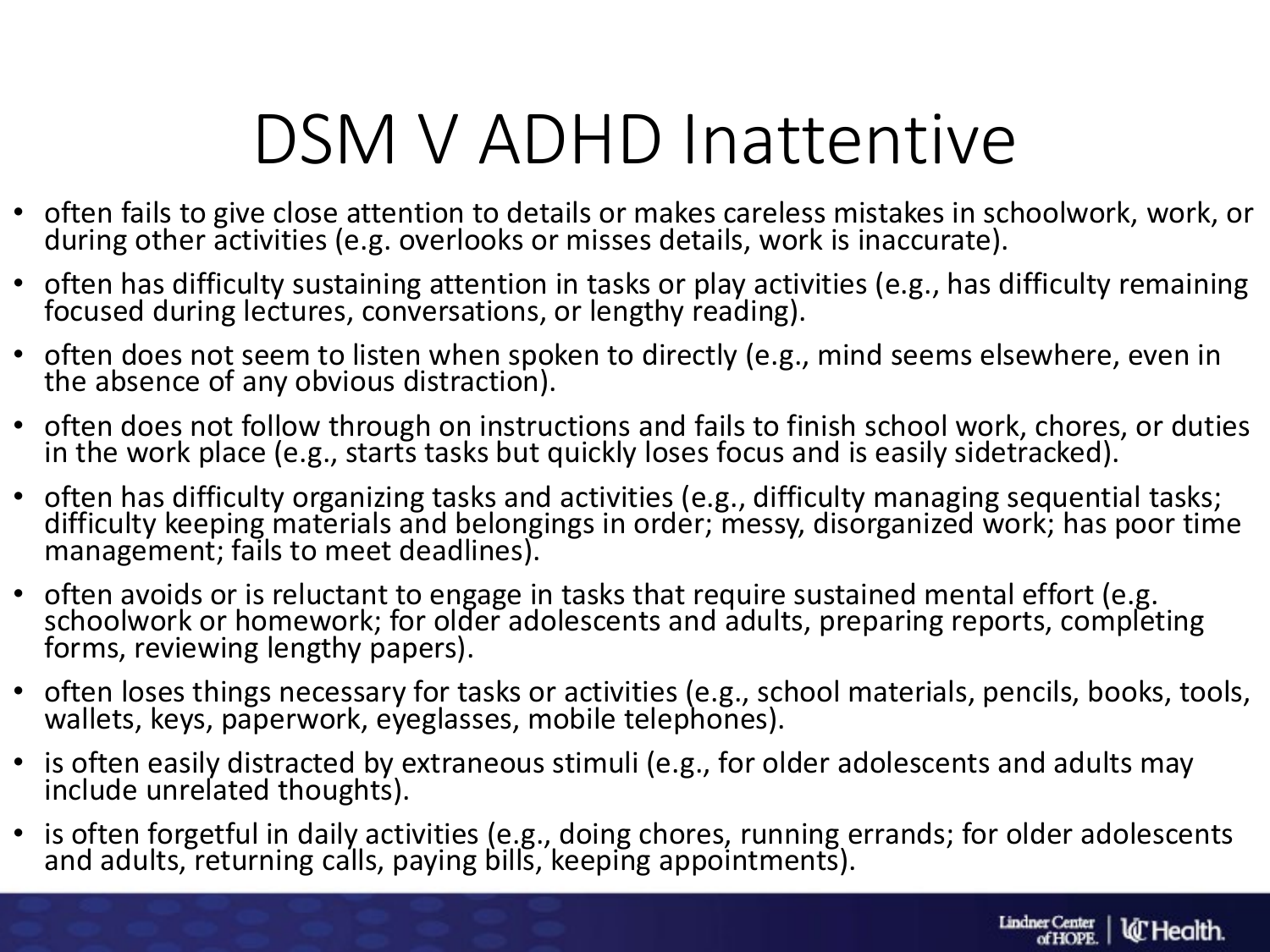# DSM V ADHD Hyperactive-Impulsive

- often fidgets with or taps hands or squirms in seat.
- often leaves seat in situations when remaining seated is expected (e.g., leaves his or her place in the classroom, in the office or other workplace, or in other situations that require remaining in place).
- often runs about or climbs in situations where it is inappropriate (e.g., in adolescents or adults, may be limited to feeling restless).
- often unable to play or engage in leisure activities quietly;
- is often "on the go" acting as if "driven by a motor" (e.g., is unable to be or uncomfortable being still for extended time, as in restaurants, meetings; may be experienced by others as being rest-<br>less or difficult to keep up with).
- often talks excessively.
- often blurts out answers before questions have been completed (e.g., completes people's sentences; cannot wait for turn in conversation).
- often has difficulty awaiting turn (e.g., while waiting in line).
- often interrupts or intrudes on others (e.g. butts into conversations, games, or activities. may start using other people's things without asking or receiving permission; for adolescents and adults, may intrude into or take over what others are doing).

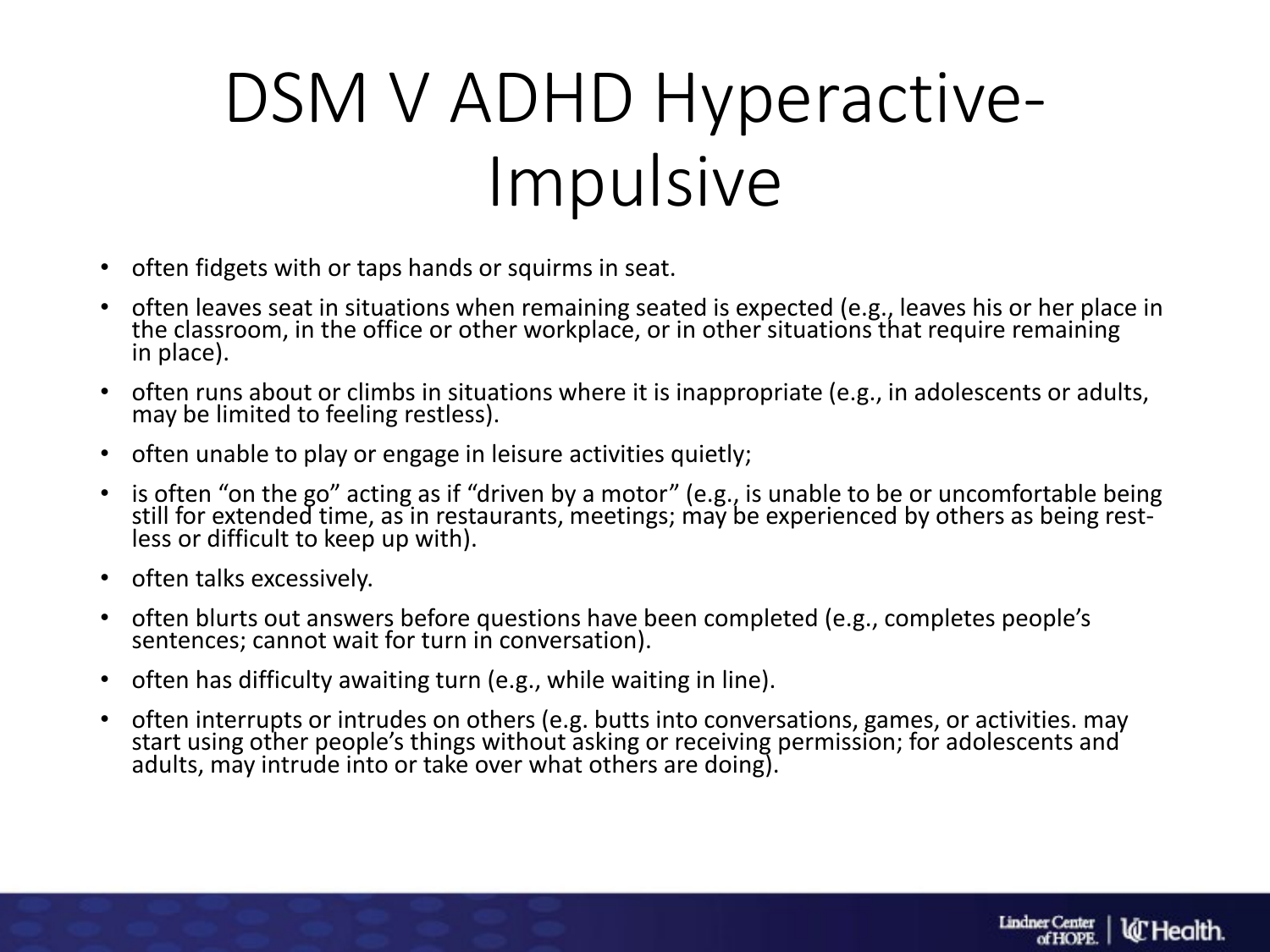# DSM – V: ADHD (pick any 6, present before age 12)

#### • Inattentive

- Careless mistakes
- Difficulty sustaining attention
- Does not seem to listen
- Poor follow-through
- Poor organization
- Avoidance of tasks requiring effort
- Often loses things
- Easily distracted
- Forgetful

#### • Impulsive

- Blurts out answers
- Difficulty waiting turn
- Interrupts or intrudes

#### • Hyperactive

- Fidgets or squirms
- Trouble staying seated
- Runs or climbs excessively
- Loud during play/leisure
- "on the go" or "driven by a motor"
- Talks excessively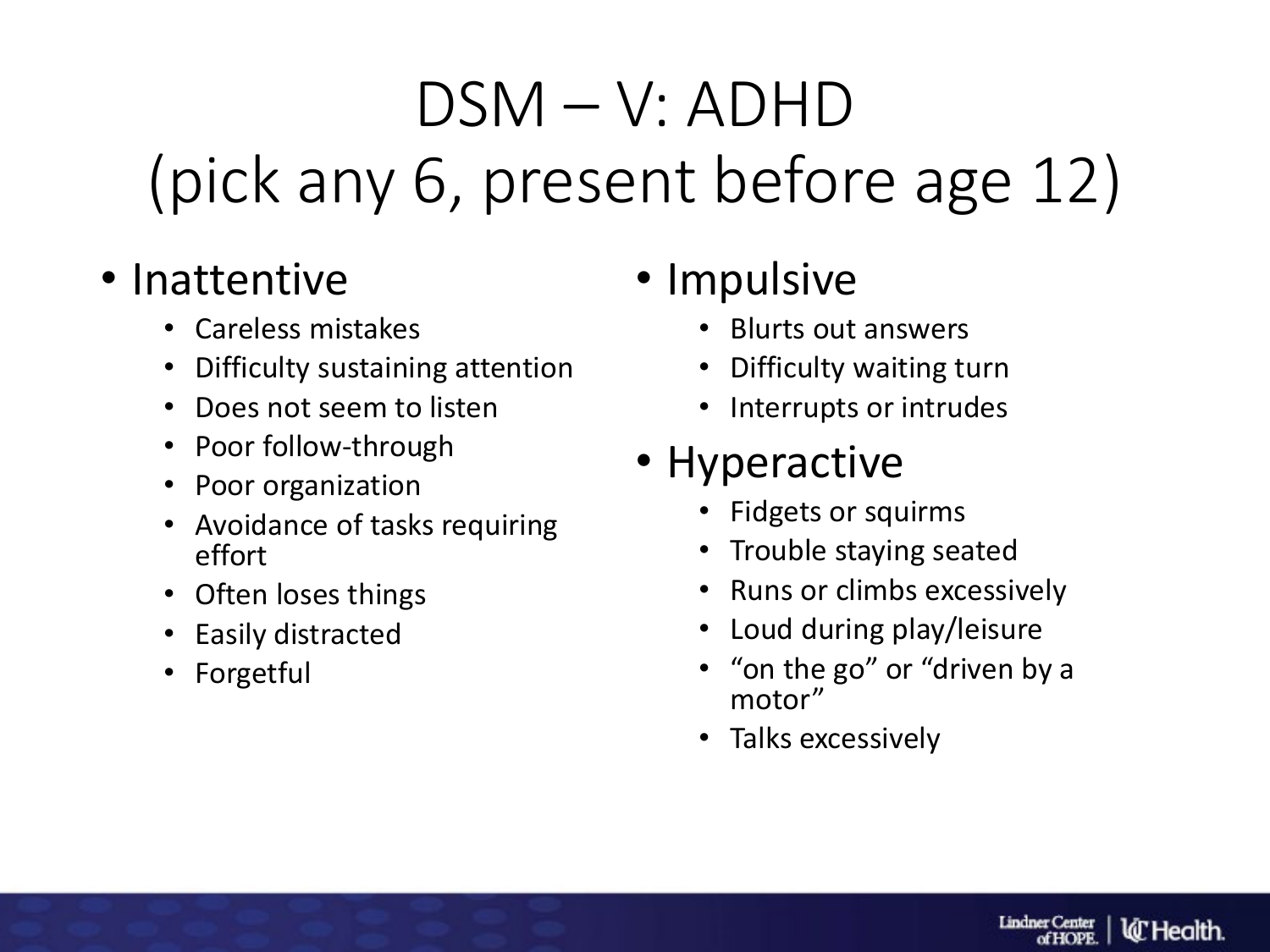# Current Clinical View of ADHD

Age-inappropriate behavior in two domains of neuropsychological development critical to Self Regulation – a.k.a. "Executive Functioning":

#### **Response Inhibition:**

- Verbal and motor impulsiveness
- Trouble delaying gratification
- Disregard of future consequences
- Task-irrelevant movement and verbal behavior
- **Emotional impulsiveness**
- Distress intolerance
- "Doesn't know when to quit."

#### **Attention/Vigilance:**

- Poor persistence toward goals or tasks
- Difficulty re-engaging in tasks following disruptions
- Poor resistance to responding to distractions
- **Working memory impairment**

Barkley, R.A., (2001). *ADHD and the Nature of Self Control.* New York: Guilford.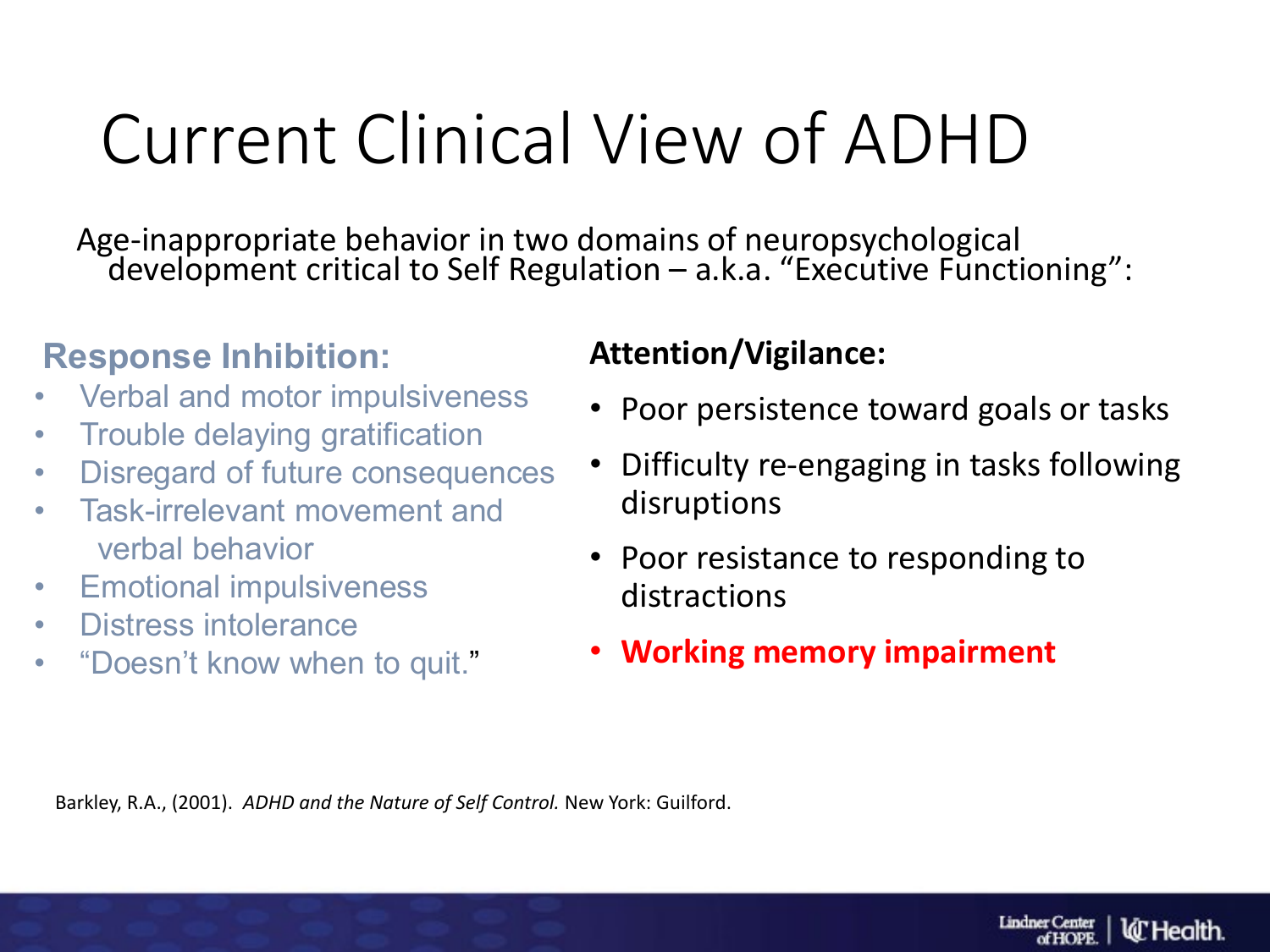#### How ADHD Interferes With Development of Executive Function *Self regulation requires an action directed at oneself.*

#### Inhibition

- Creates the foundation of self regulation
- It is impossible to direct an action towards oneself without being able to inhibit outward responses one's environment
- Inhibition is a fundamental impairment in ADHD

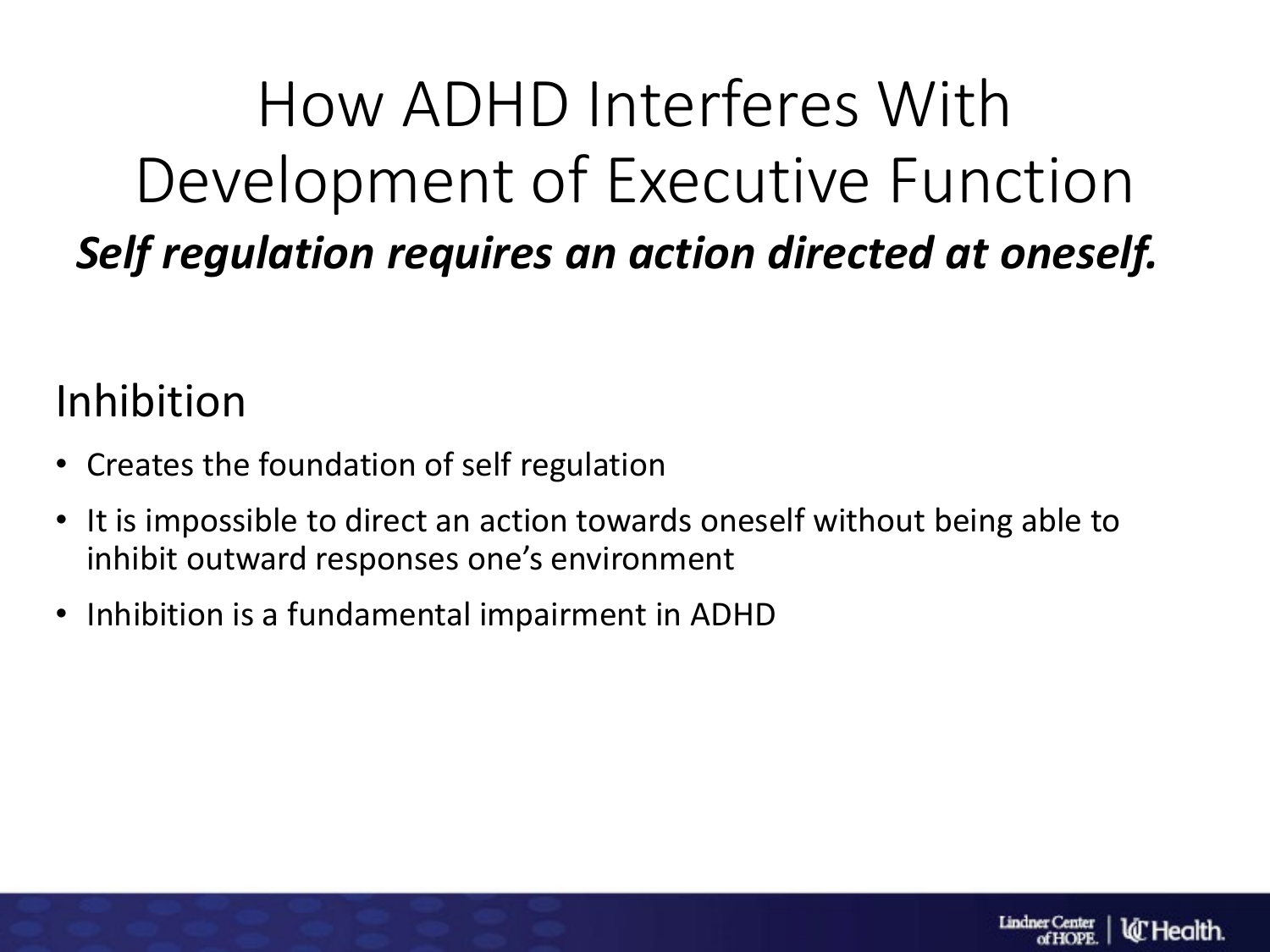### How ADHD Interferes With Development of Executive Function

*Self regulation involves three components:*

*An action directed at oneself*

*… that is intended to change how one would otherwise have behaved …in order to influence the future*

#### Attention – Working Memory

- The ability to hold a few different things in mind long enough to compare, contrast, understand, and decide
- The ability to temporarily store and manage info required to carry out complex cognitive tasks such as learning, reasoning, and comprehension
- Makes possible the consideration of the present in the context of the past and future

Barkley, R.A., (2001). *ADHD and the Nature of Self Control.* New York: Guilford.

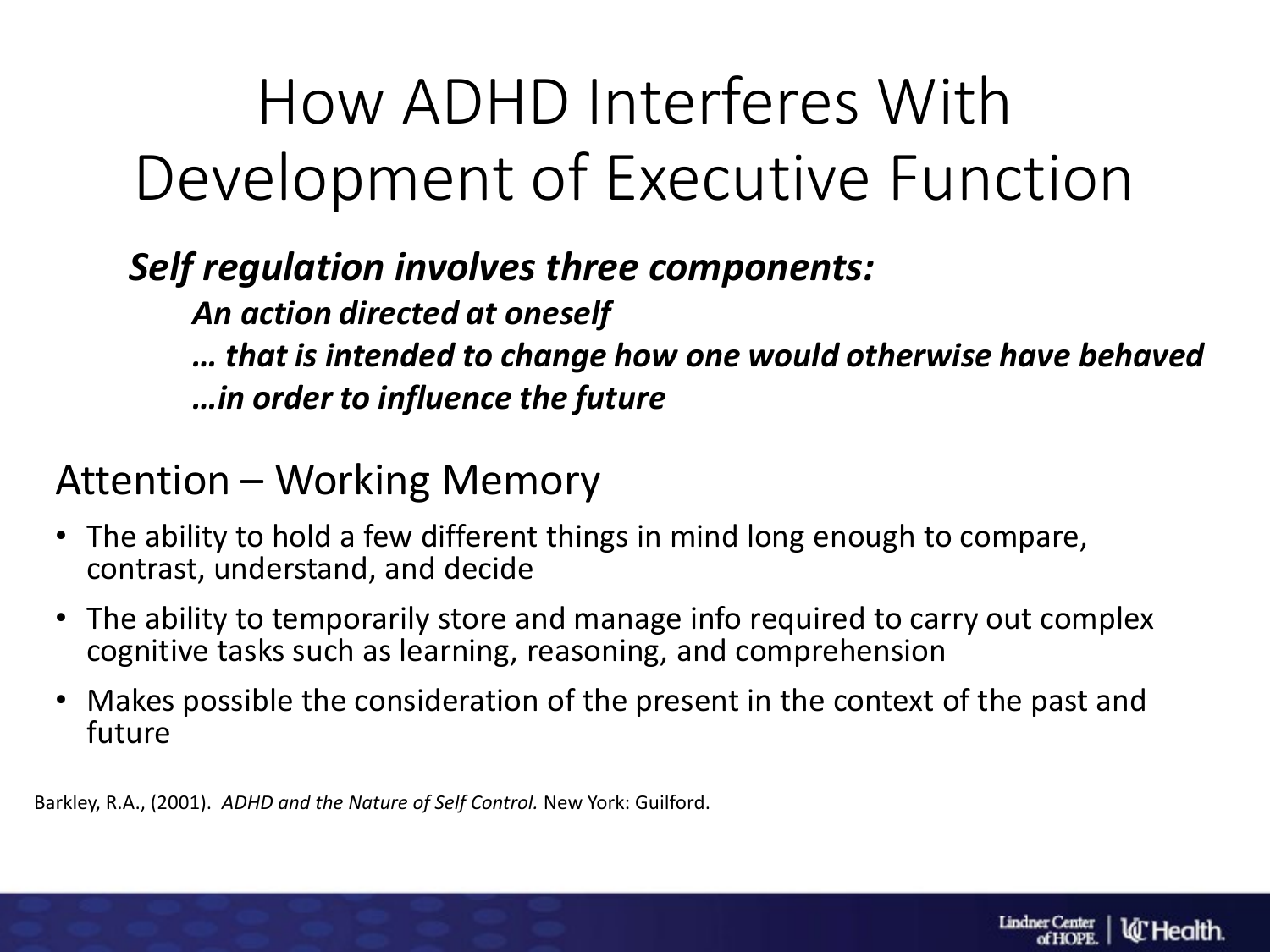# Working Memory

- •Allows one's actions to match their intentions.
- •Allows one to act rather than react.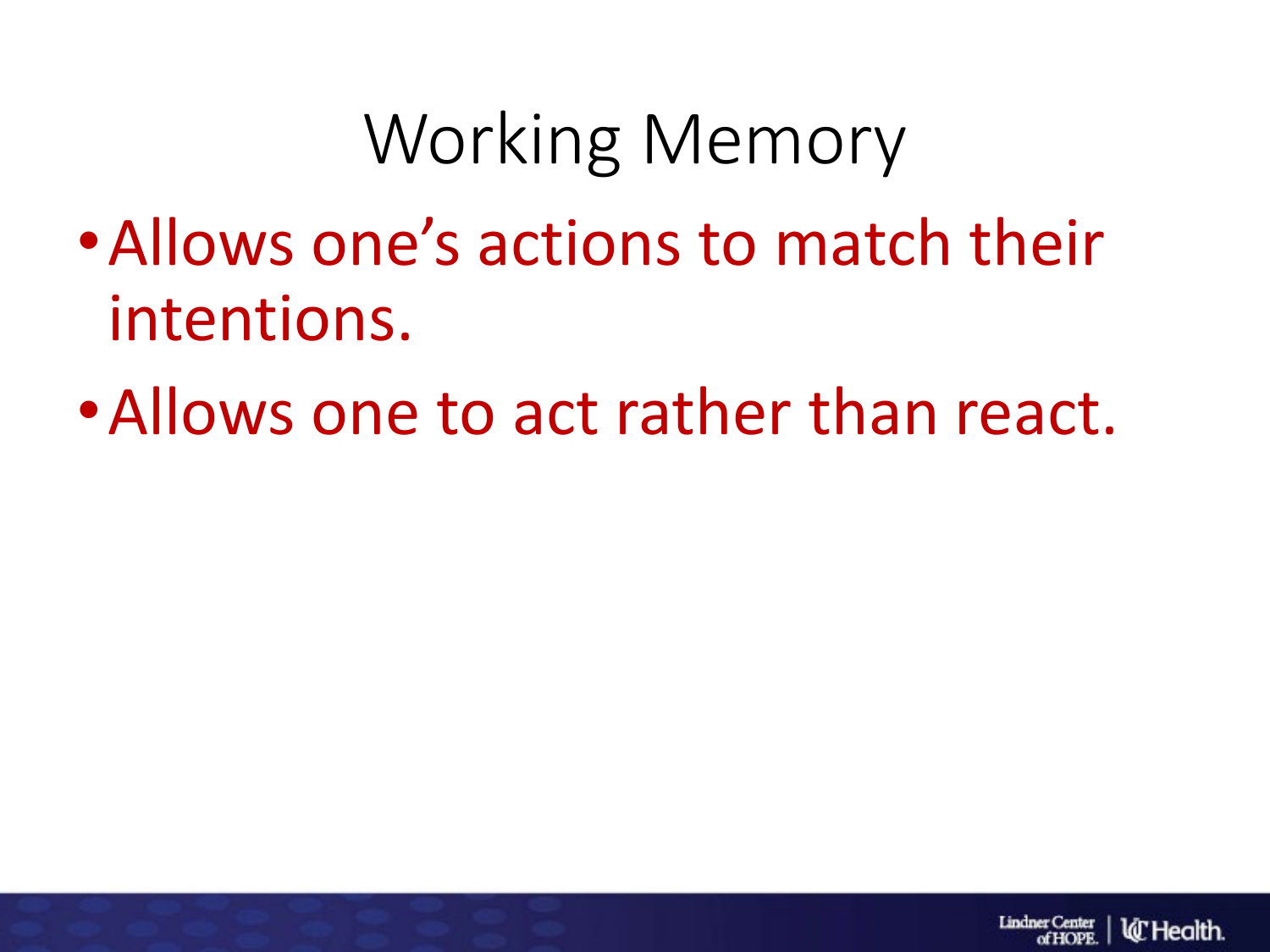# Working Memory

- Important brain regions: frontal cortex, parietal cortex, anterior cingulate, basal ganglia (Overlap with regions involved in ADHD)
- Consider how many ADHD sx evolve from this fundamental deficit
- Implications for psychotherapy, itself a *new learning process that requires frustration tolerance, nuanced consideration of thoughts and emotions, and follow through*

Barkley, R.A., (2001). *ADHD and the Nature of Self Control.* New York: Guilford. Barkley, R.A. (2006). *Attention deficit hyperactivity disorder: A handbook for diagnosis and treatment (3rd ed.).* New York: Guilford.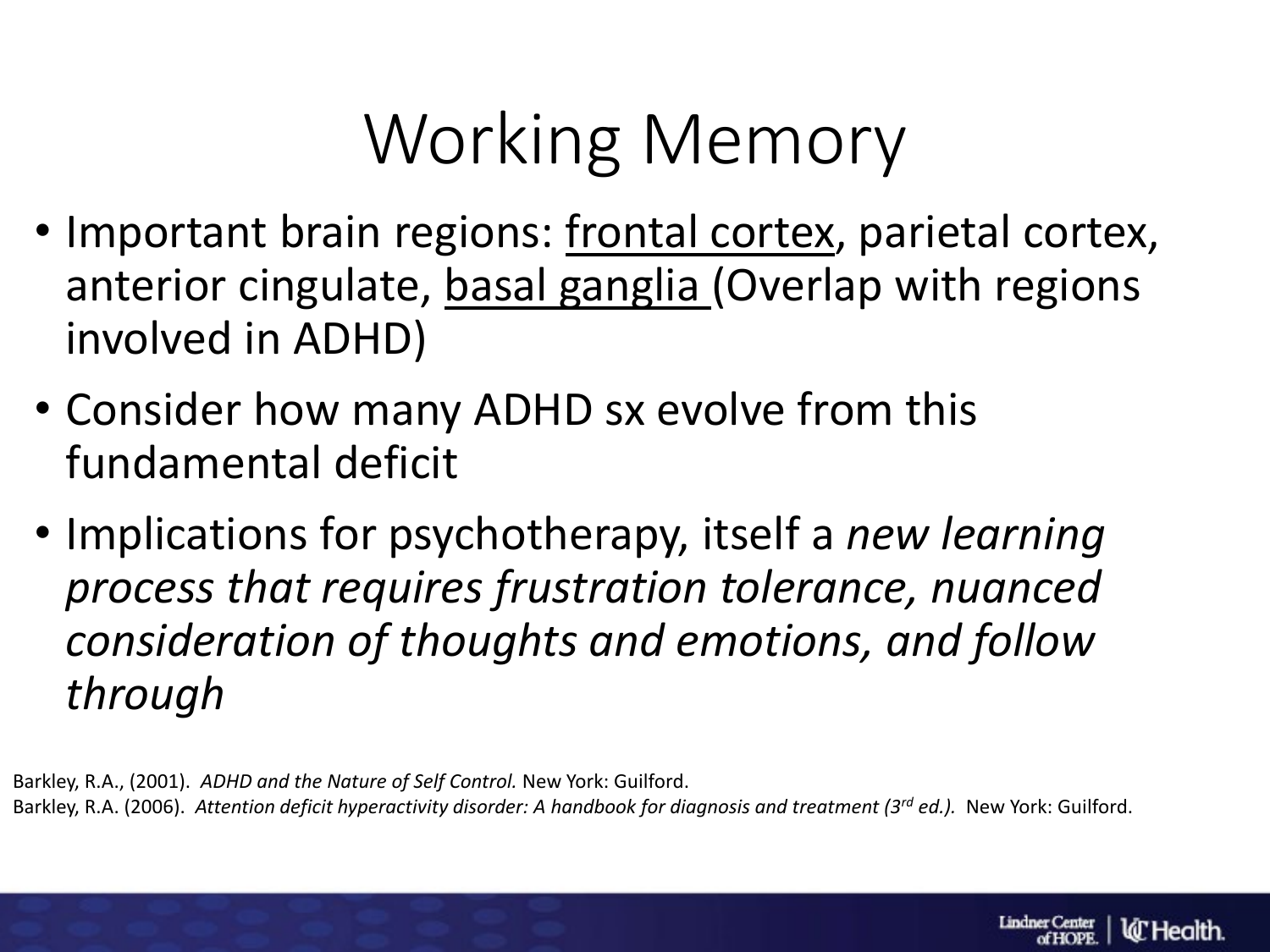# Practical Conceptualization of ADHD

- Impaired ability to organize behaviors across time to anticipate the future in the interest of long-term goals
- More INTENTION deficit rather than Attention Deficit
- A developmental disorder of self regulation across time
	- "Time Blindness" or "Temporal Neglect Syndrome"
	- Myopia to the future

Barkley, R.A., (2001). *ADHD and the Nature of Self Control.* New York: Guilford.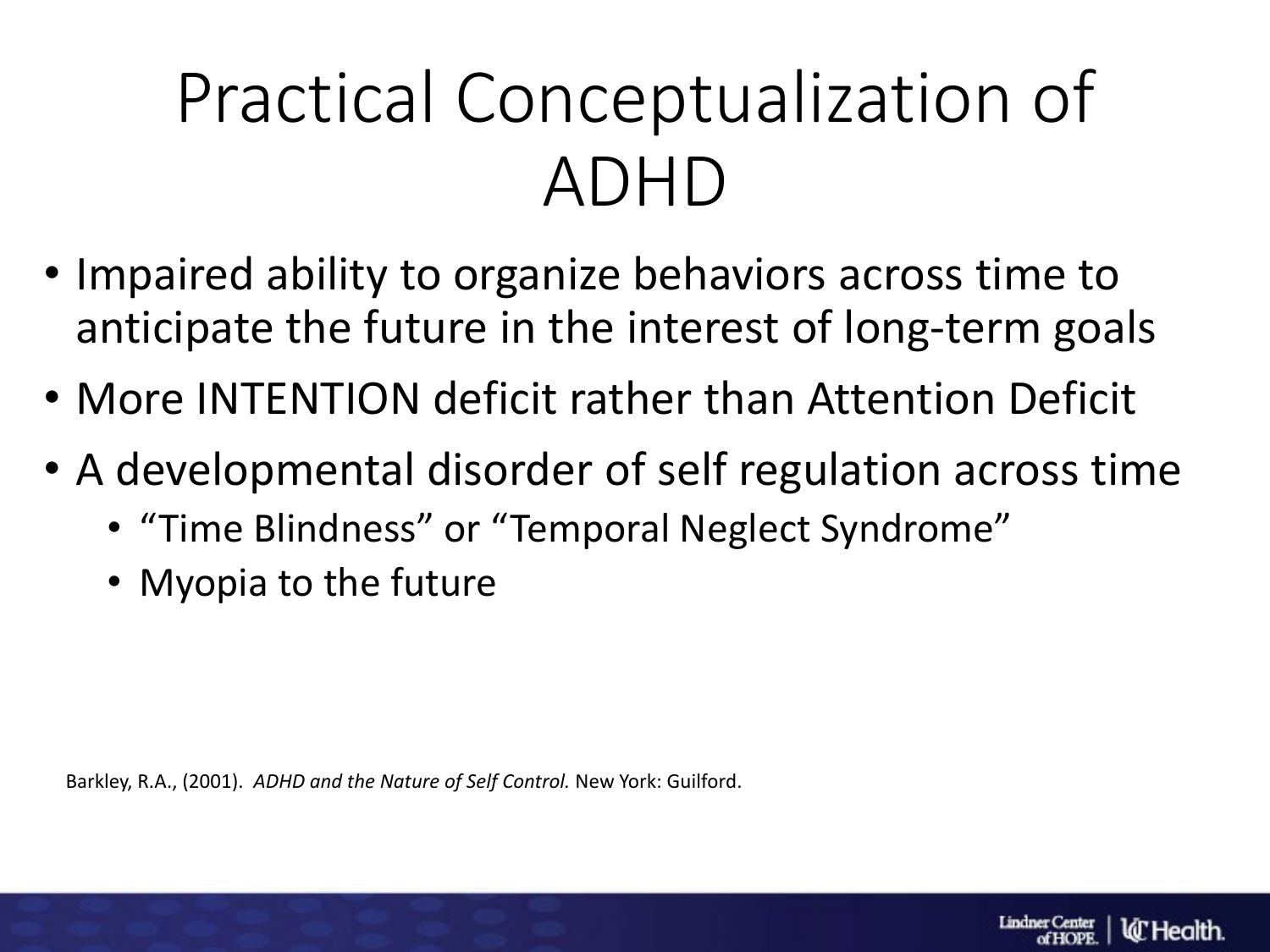# Practical Conceptualization of ADHD

A disorder of:

- Performance rather than skill
- Doing what one knows rather than knowing what to do
- Referencing the past in the present
- The when and where rather than the how or what
- Actions not matching intentions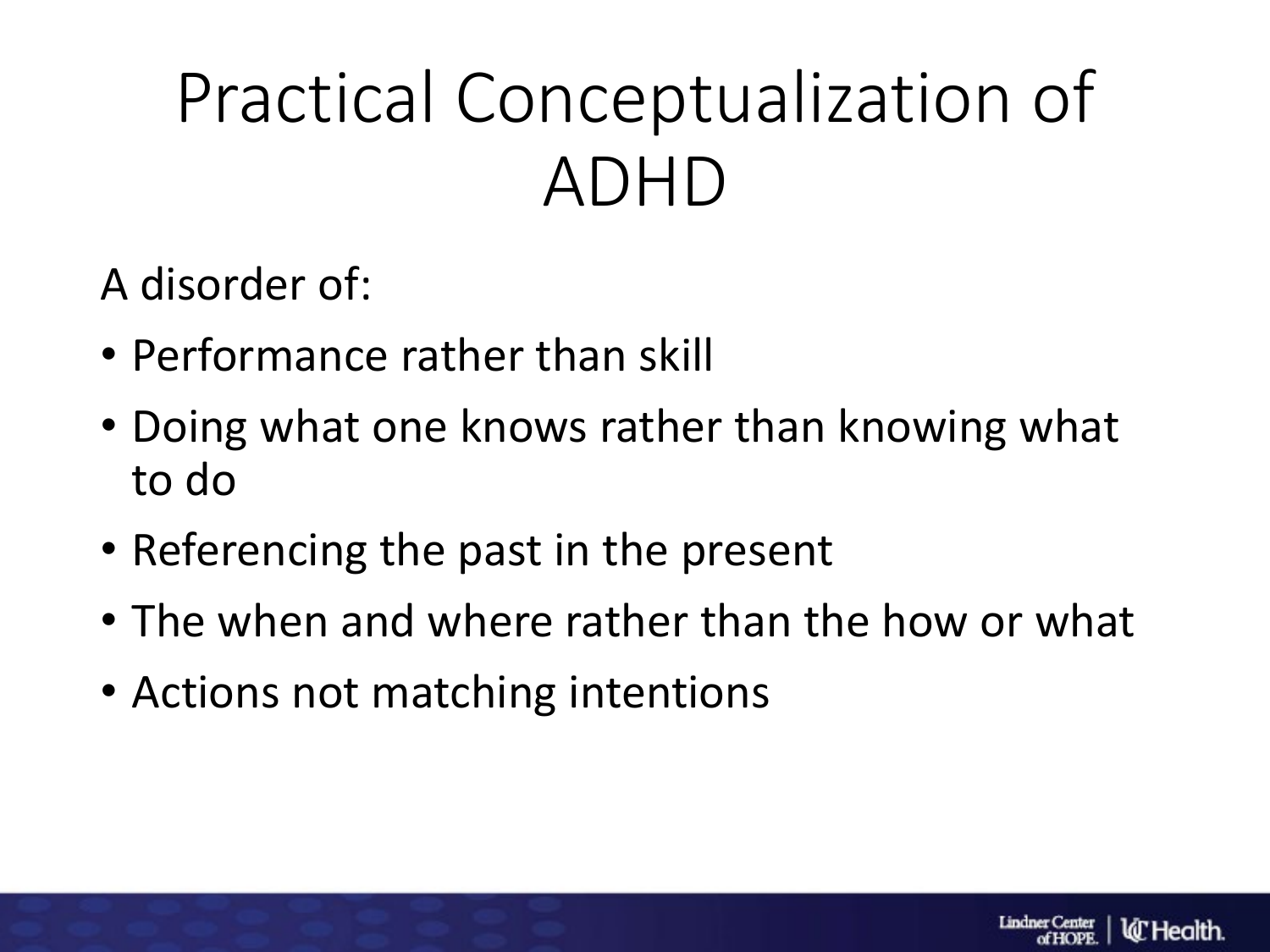# ADHD Symptom Progression from Childhood to Adulthood



**Lindner Center ld'** Health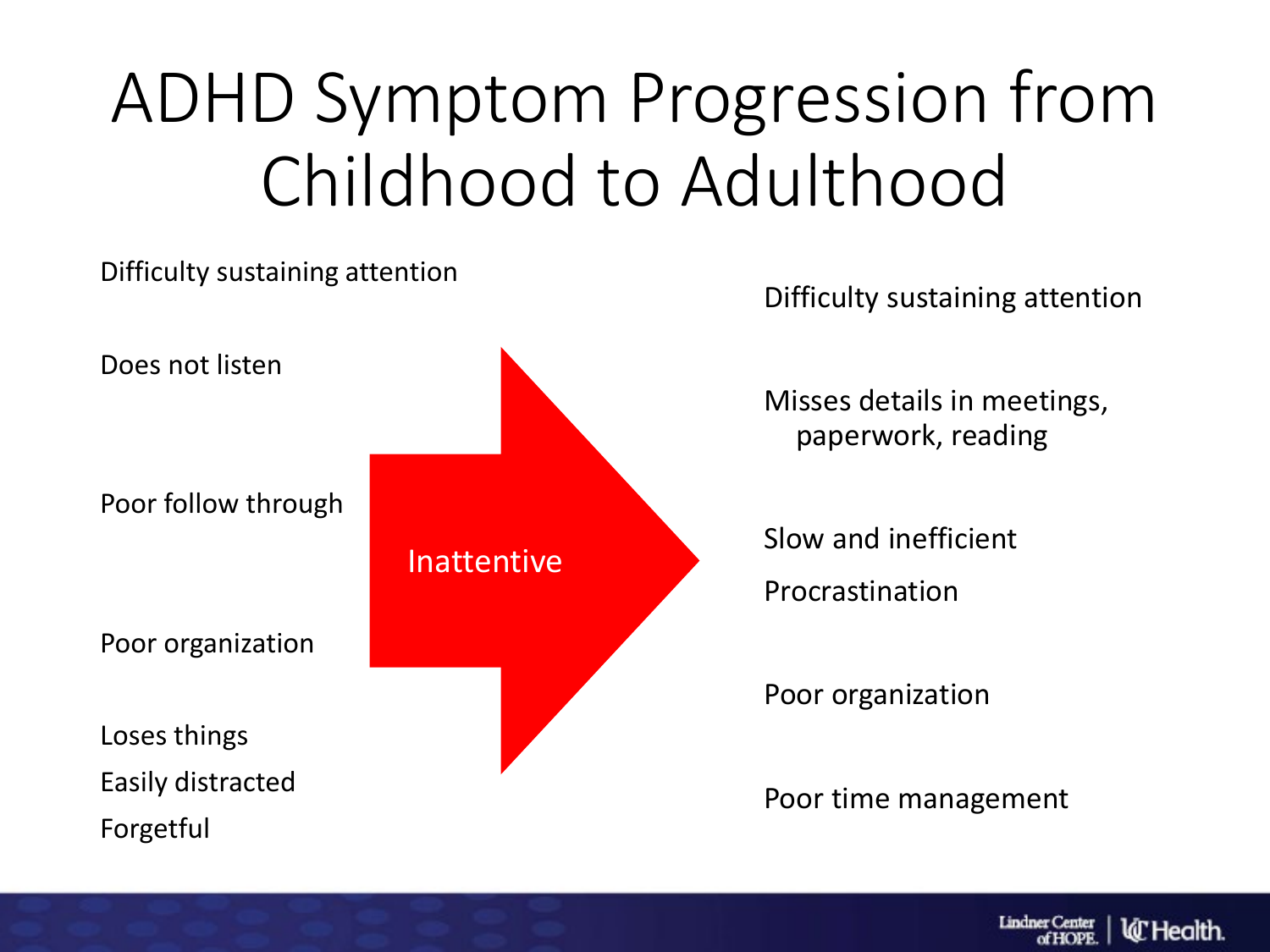# ADHD Symptom Progression from Childhood to Adulthood

Fidgets and squirms Cannot stay seated Runs/climbs excessively Cannot work/play quietly "On the go"/"Driven by motor" Talks excessively

Blurts out answers Impatient Interrupts/intrudes



Workaholic

Overscheduled/overwhelmed

Choose very active job

Constant activity leading to family tension

Talks excessively

Low frustration tolerance Quits jobs/unstable employment Ends relationships Irresponsible/risky driving Loses temper Addictions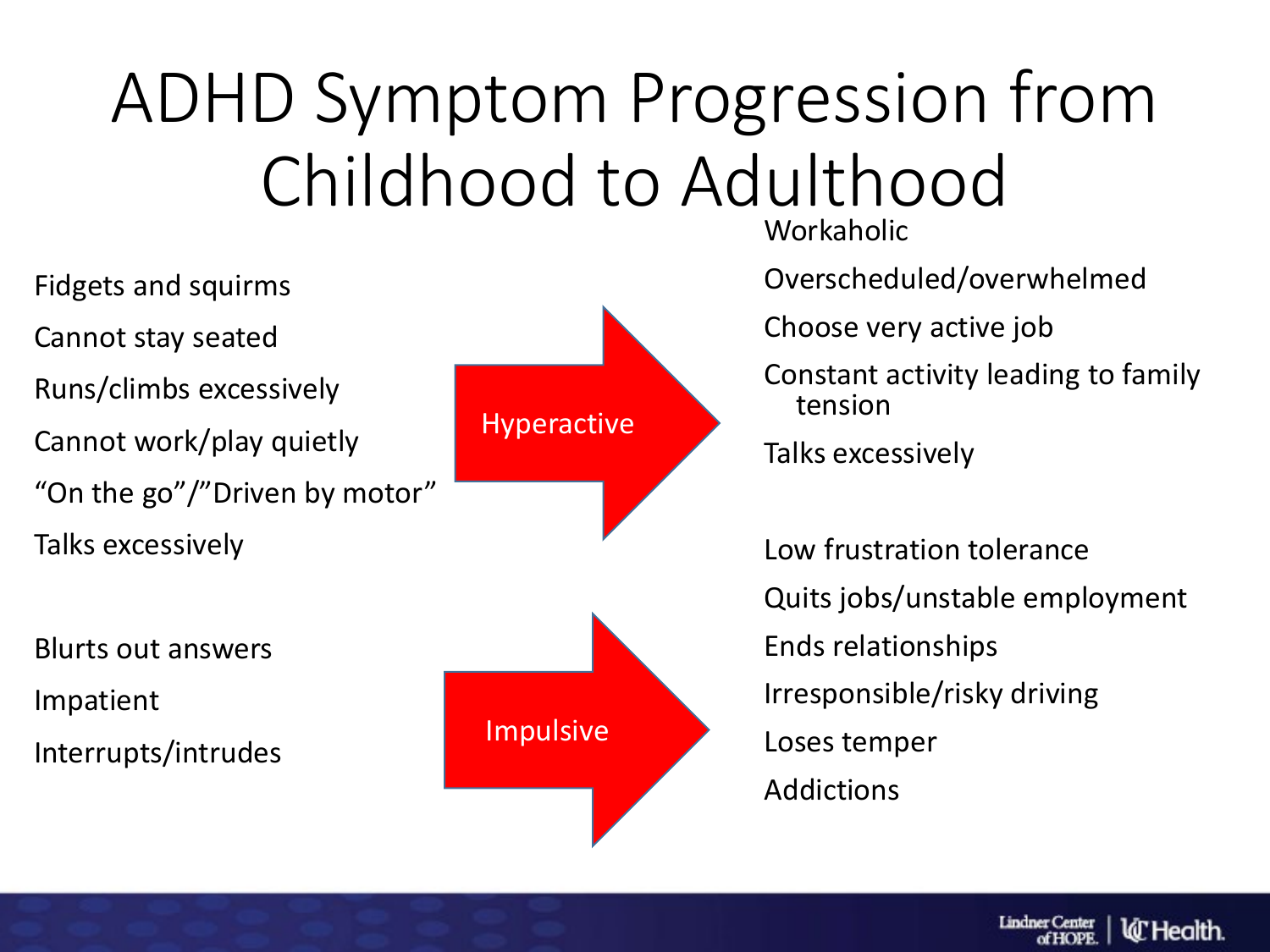# ADHD - Diagnosis

Diagnosis is made via clinical interview of the patient AND, ideally

Collateral history from close contacts

- Individuals with ADHD have reduced insight and minimize their symptoms
- Rating scales can be helpful (Connors, Vanderbilt; ASRS, BDEFS)
- Psychometric testing may help support diagnosis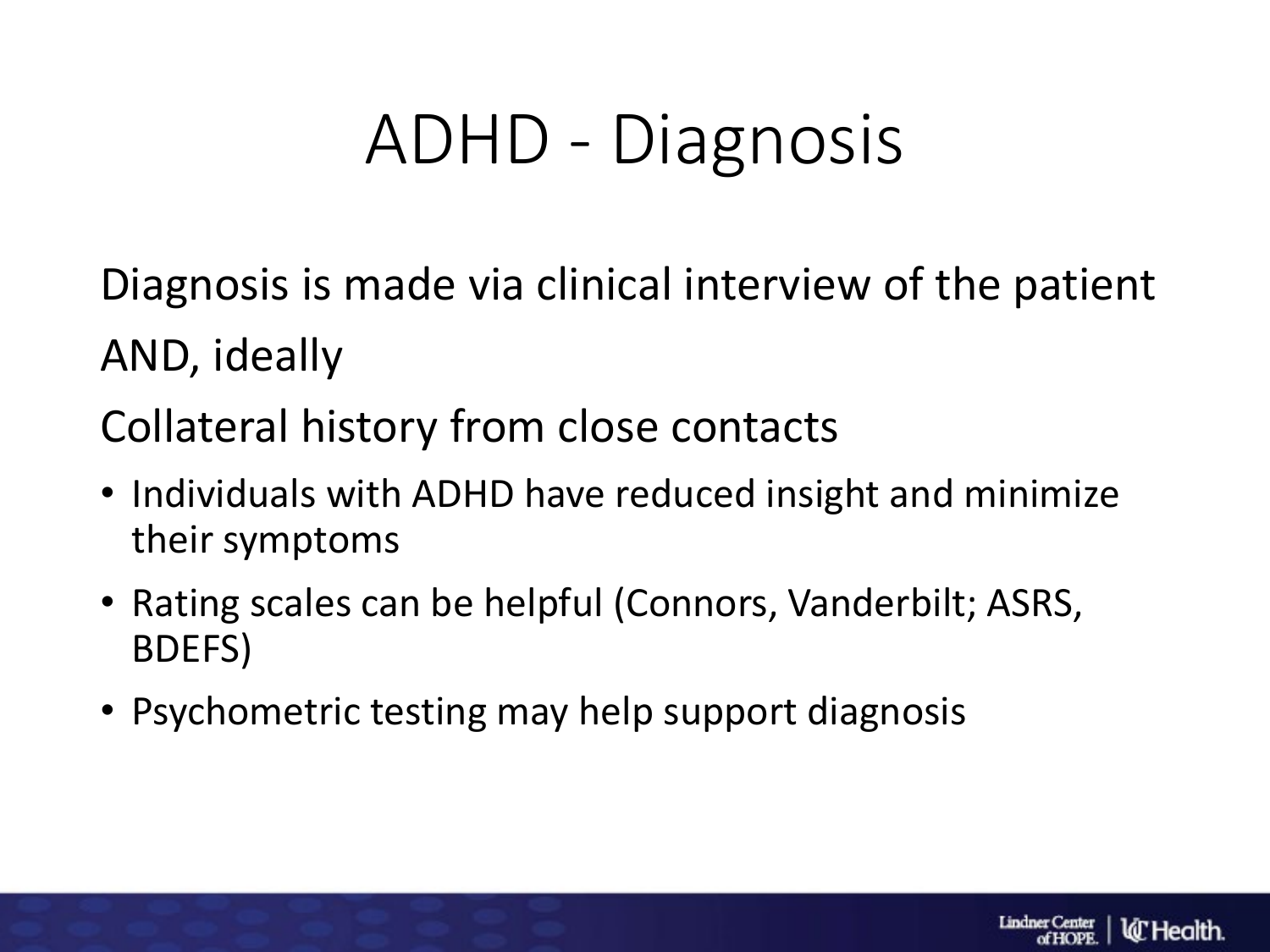# ADHD – Diagnosis

Neuropsychological/Psychometric Testing Traditional Testing does not reliably catch ADHD related executive function deficits

- 35% or fewer of ADHD cases show impairment on testing
- Yet, 90-98% are rated as impaired using self and observer rating scales
- Testing tends to assess "instrumental" level executive function well but not so well the "tactical" and "strategic" levels involved in ADHD and measured more successfully by rating scales

Barkley, R.A. (2006). *Attention deficit hyperactivity disorder: A handbook for diagnosis and treatment (3rd ed.).* New York: Guilford. Barkley, R.A., et al. (2008). *ADHD in adults: What the science says.* New York: Guilford.

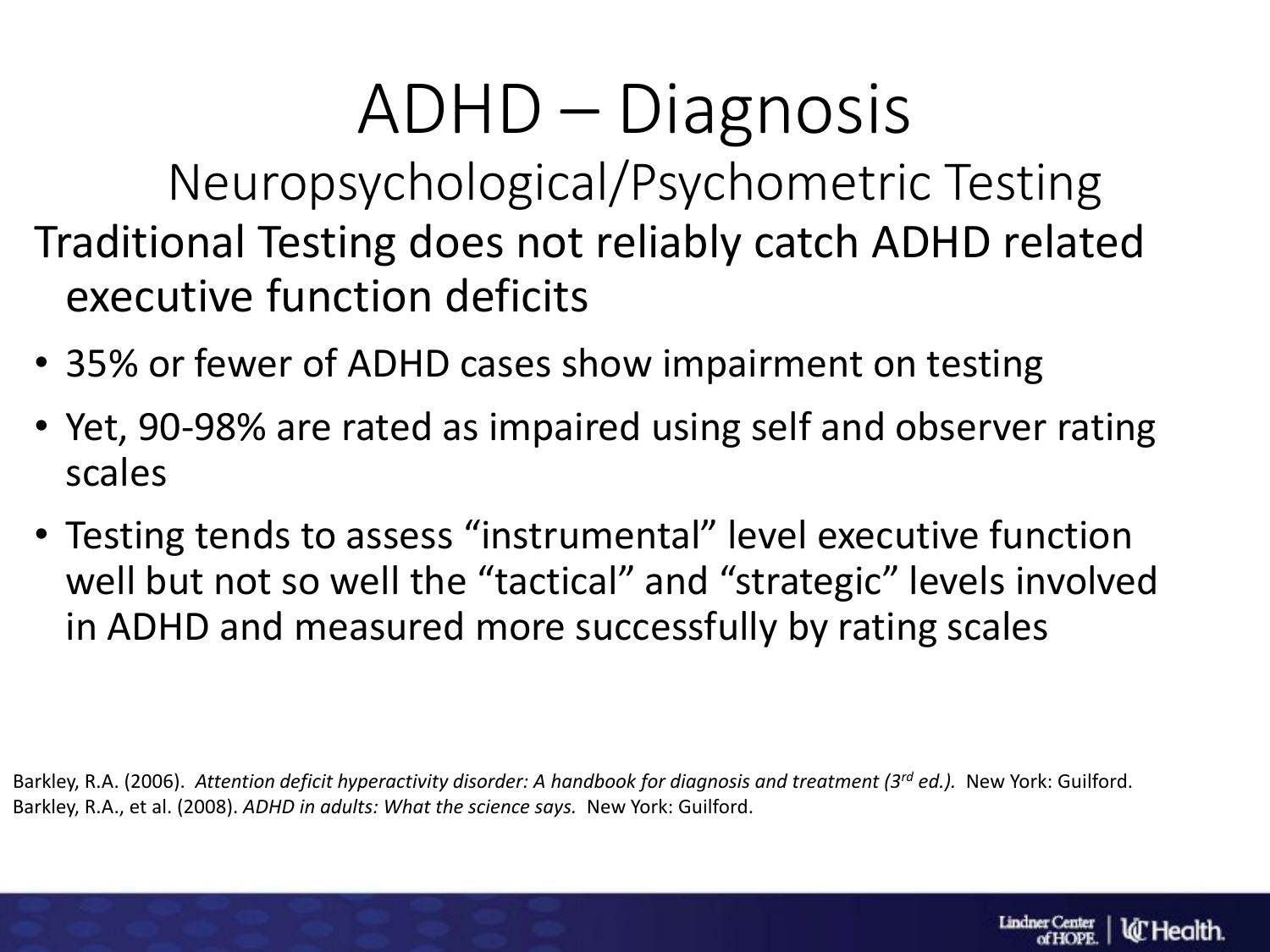#### ADHD – Treatment Empirically Proven

- Medications
- Regular physical exercise
- Parent education about ADHD
- Parent training in child management
- Family therapy for teens
- Teacher education about ADHD
- Teacher training in classroom management
- Special education (IEP, 504)
- Support groups (CHADD, ADDA)

Allison, D.B., et al (1995). Antecedent exercise in the treatment of disruptive vehavior: A meta-analytic review. *Clinical Psychology: Science and Preactice, 2. 279-304.*

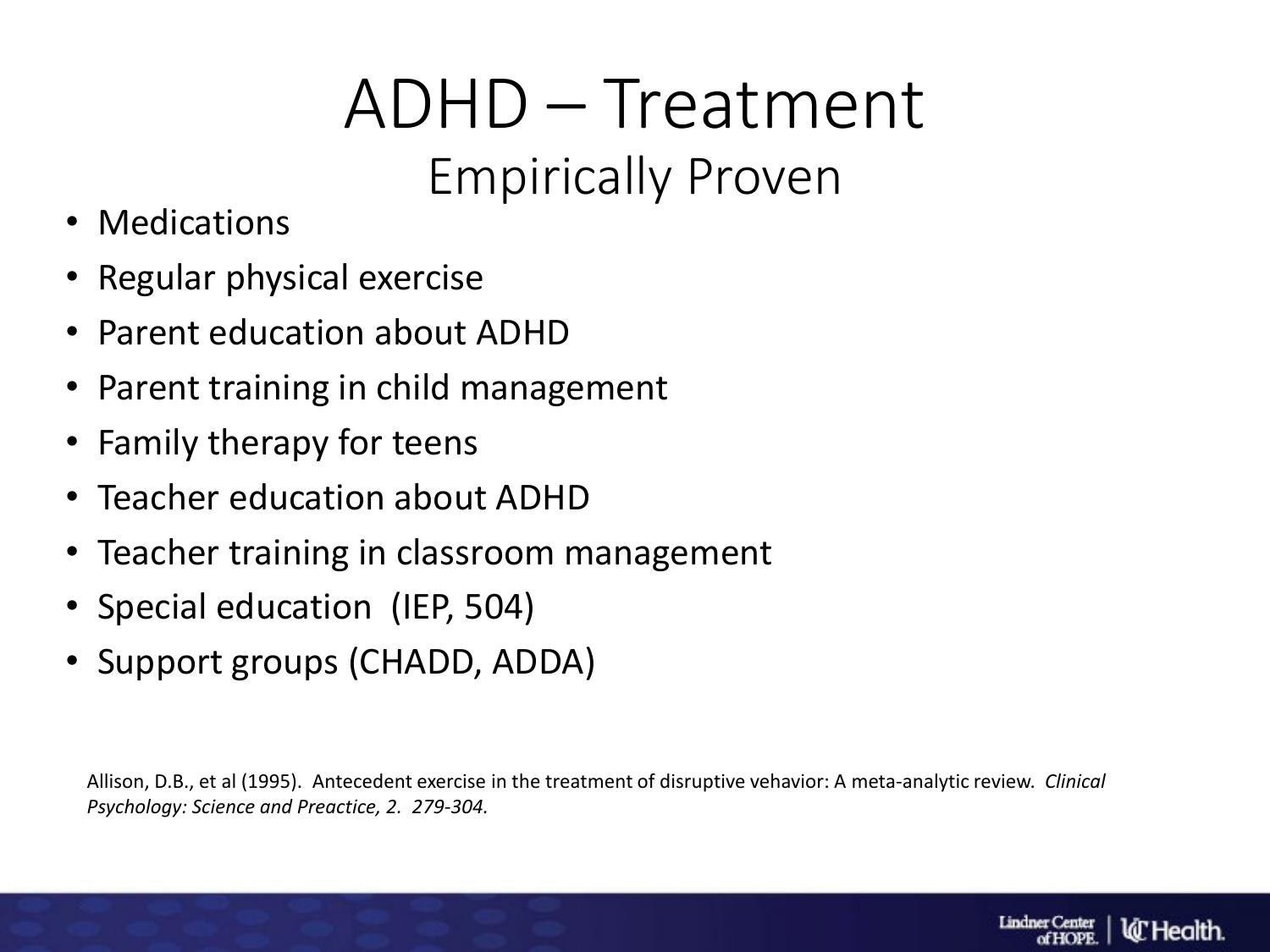#### ADHD – Treatment Experimental / Less Proven

- Biofeedback
- Computer working memory training
- Video Games
- Time management and organization training for school
- CBT for Adults
- Challenging Horizons program
	- After school program for social, academic, recreational skills.

Loo, S. & Barkley, R.a. (2005). *Applied Neuropsychology,* 12, 64-76. Klingberg, T. et al. (2005). *JAACAP,* 44, 177-186. Molina, B. et al. (2008). *Journal of Attention Disorders,* 12, 207-217. Safren, S. et al. (2005). *Behaviour Research and Therapy,* 43, 831-842.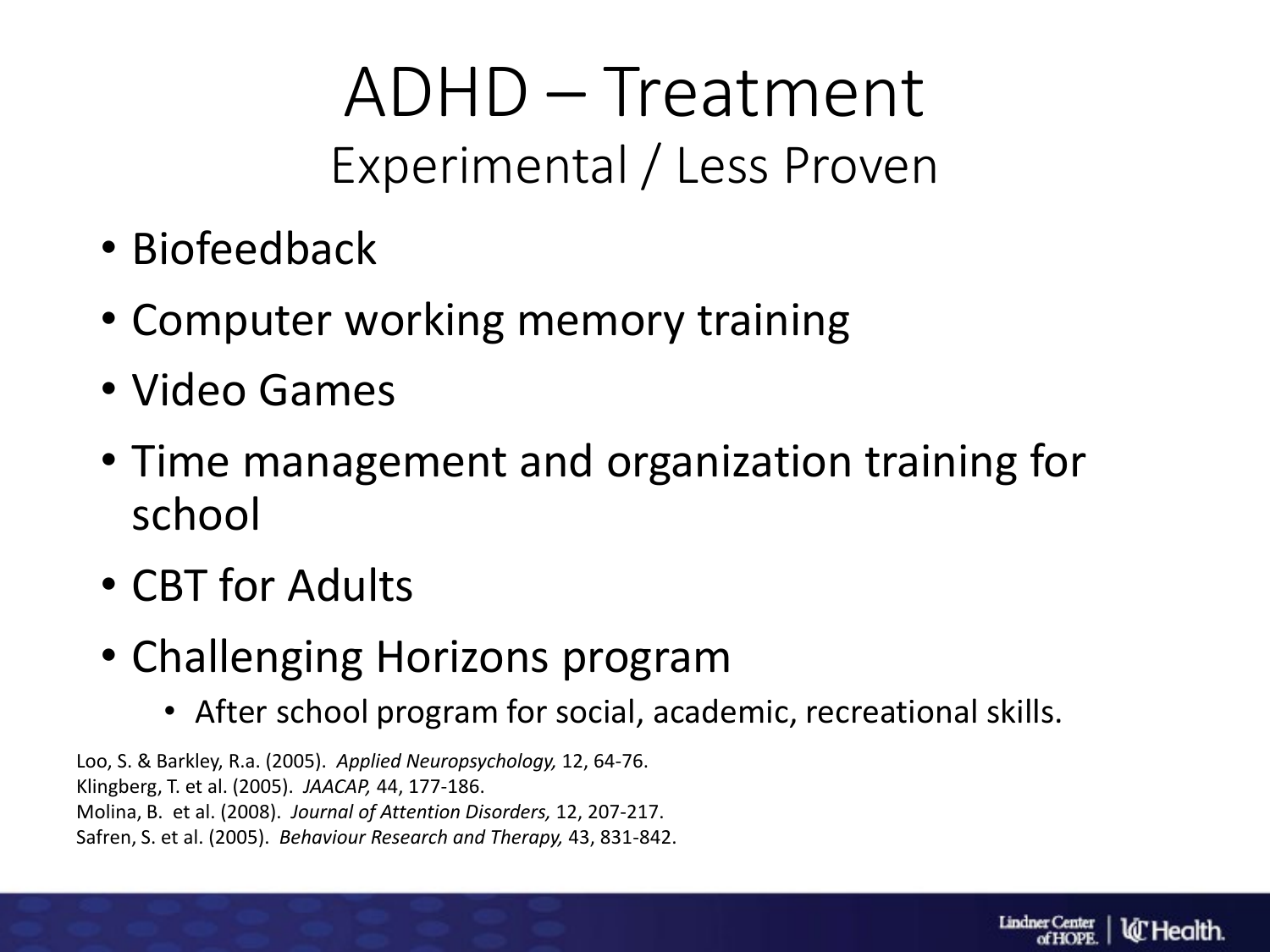ADHD – Treatment Unproven or Disproved

- Individual psychotherapy
- Play therapy
- Elimination Diets (sugar, additives, dyes, etc.)
- Supplements (megavitamins, anti-oxidants, minerals)
- Cognitive (self-control) training in children
- Social skills training

Chann, E. et al. (2003). Complementary and alternative therapies in childhood attention and hyperactivity problems. *Journal of Developmental and Behavioral Pediatrics,* 24, 4-8.

Vargas, S., & Camilli, G. (1999). A meta-analysis of research on sensory integration treatment. *Journal of Occupational Therapy,* 53, 189-198*.*

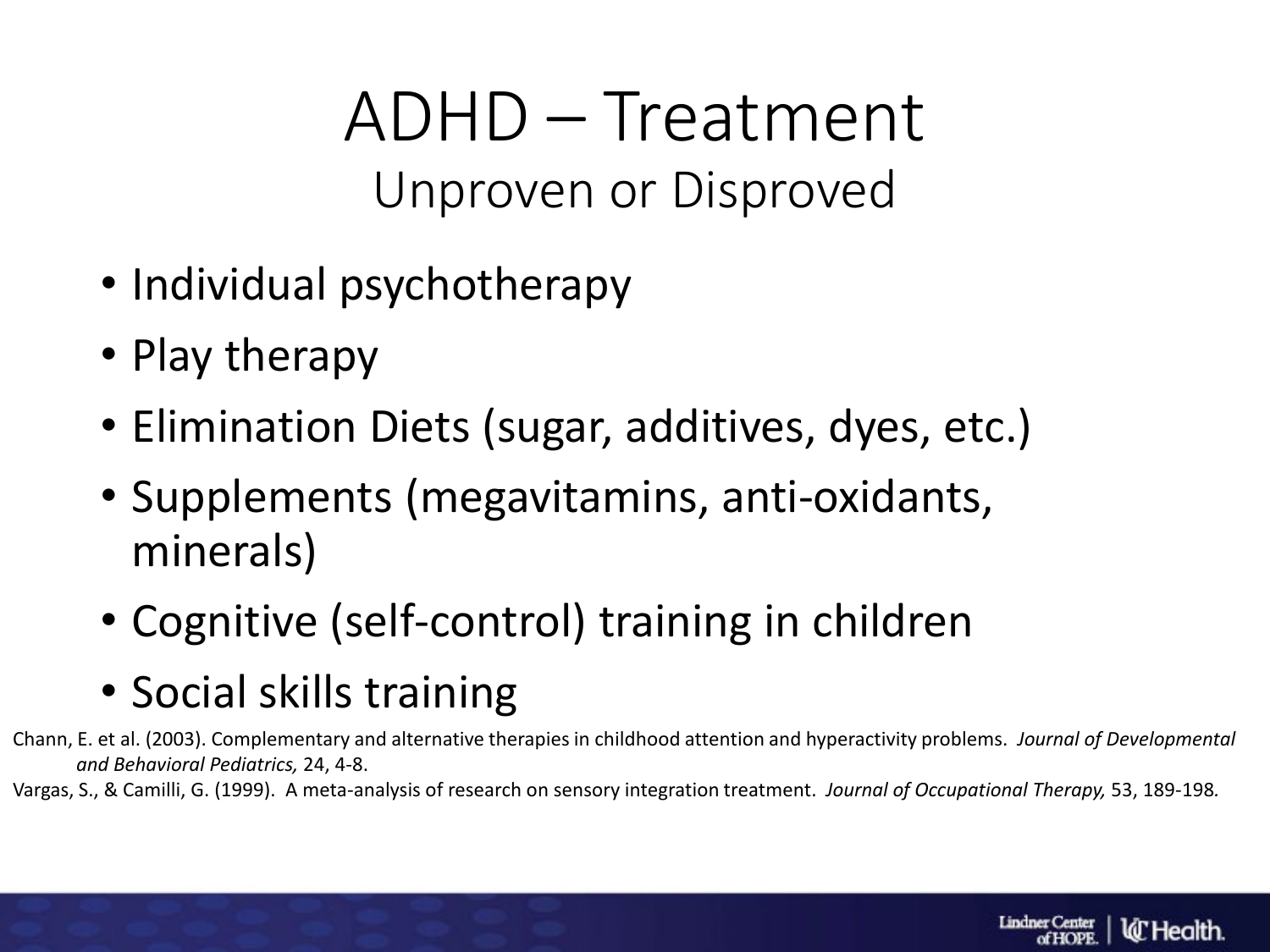# Pharmacologic Management of ADHD

**Center of HOPE is** affiliated with

**Lindner Center la** Health. of HOPE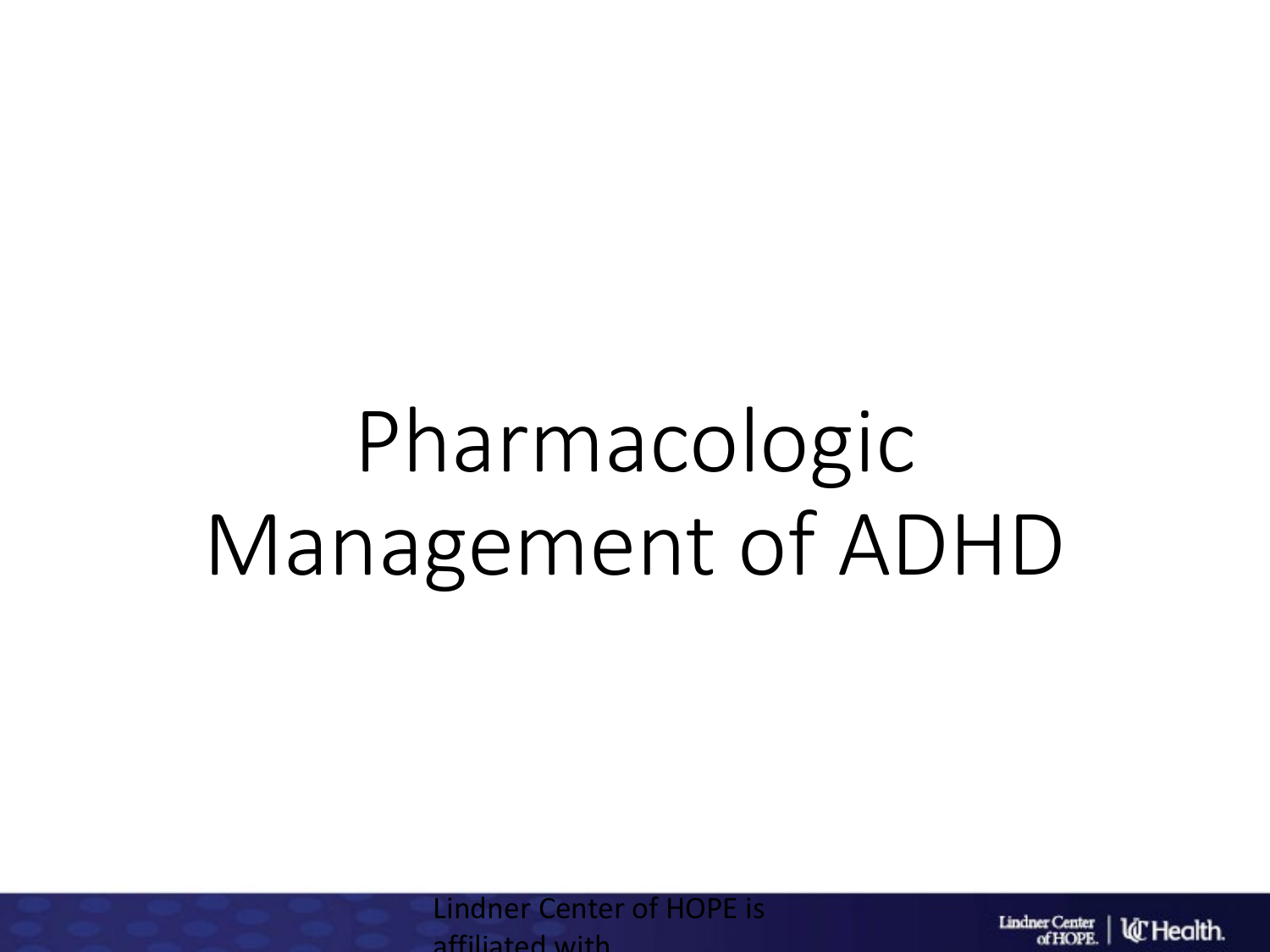### Medications

- Stimulants
	- Methylphenidate (Ritalin, Focalin, Concerta, Metadate, Daytrana, Quillivant XR, aptensio XR)
	- Amphetamines (Adderall, Dexedrine, Zenzedi, Vyvanse, Evekeo, Mydayis)
- Atomoxetine (Strattera)
- Viloxazine (Qelbree)
- Antidepressants (bupropion)
- Alpha-adrenergic agents (clonidine, guanfacine)
- Other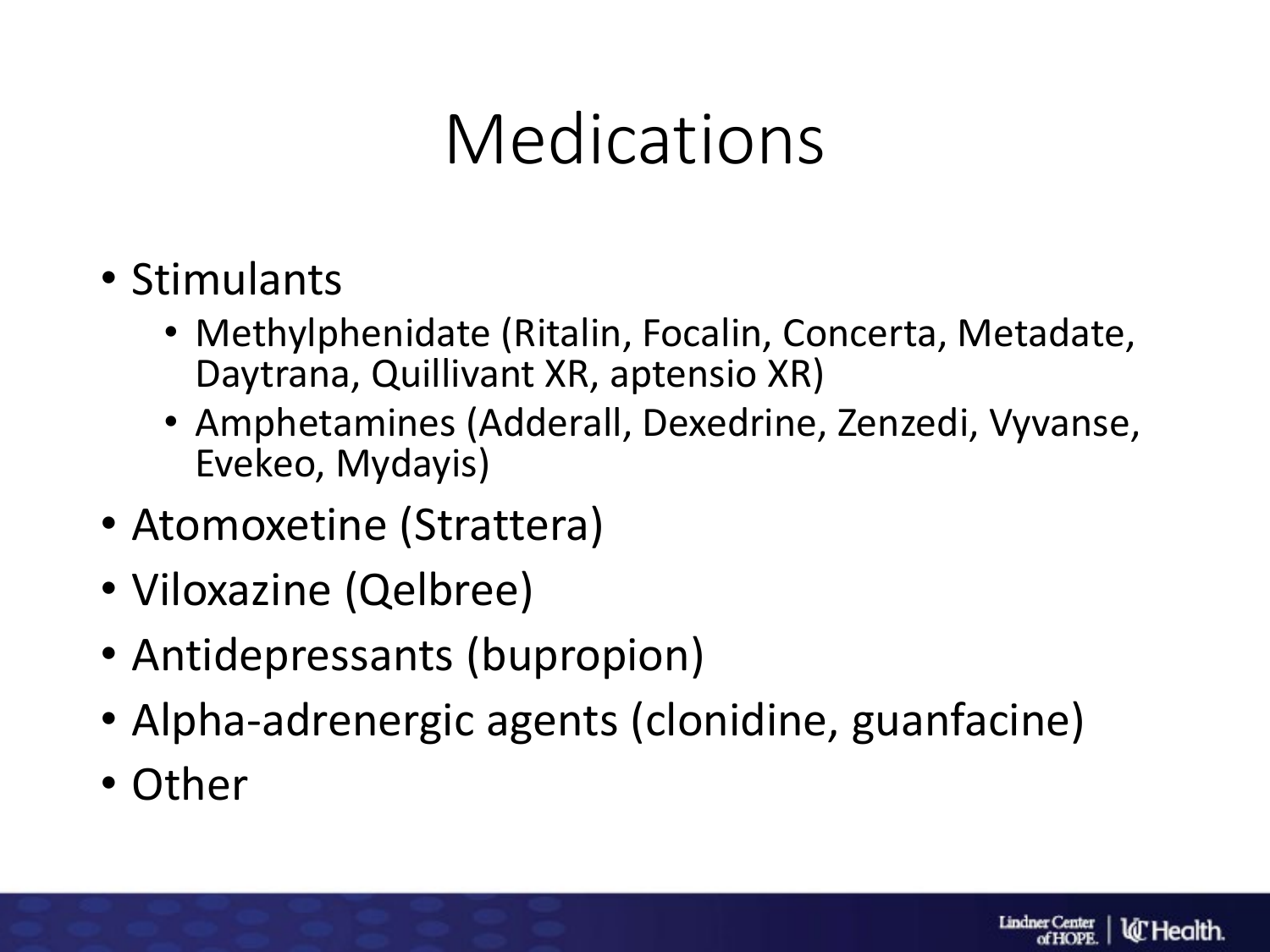### **Stimulants**

**Lindner Center** 

**W** Health

- Used for more than 60 years
	- The most well-studied drugs in psychiatry (> 350 studies)
- Most clinical trials in school-age children
- 70% response rate with first trial
	- > 90% response rate with subsequent trials
	- "normalization occurs in 50-60% of cases
- Very safe, convenient, relatively inexpensive
- May be used for years, well into adulthood.
- LOW placebo response
- Rapid, robust symptom improvement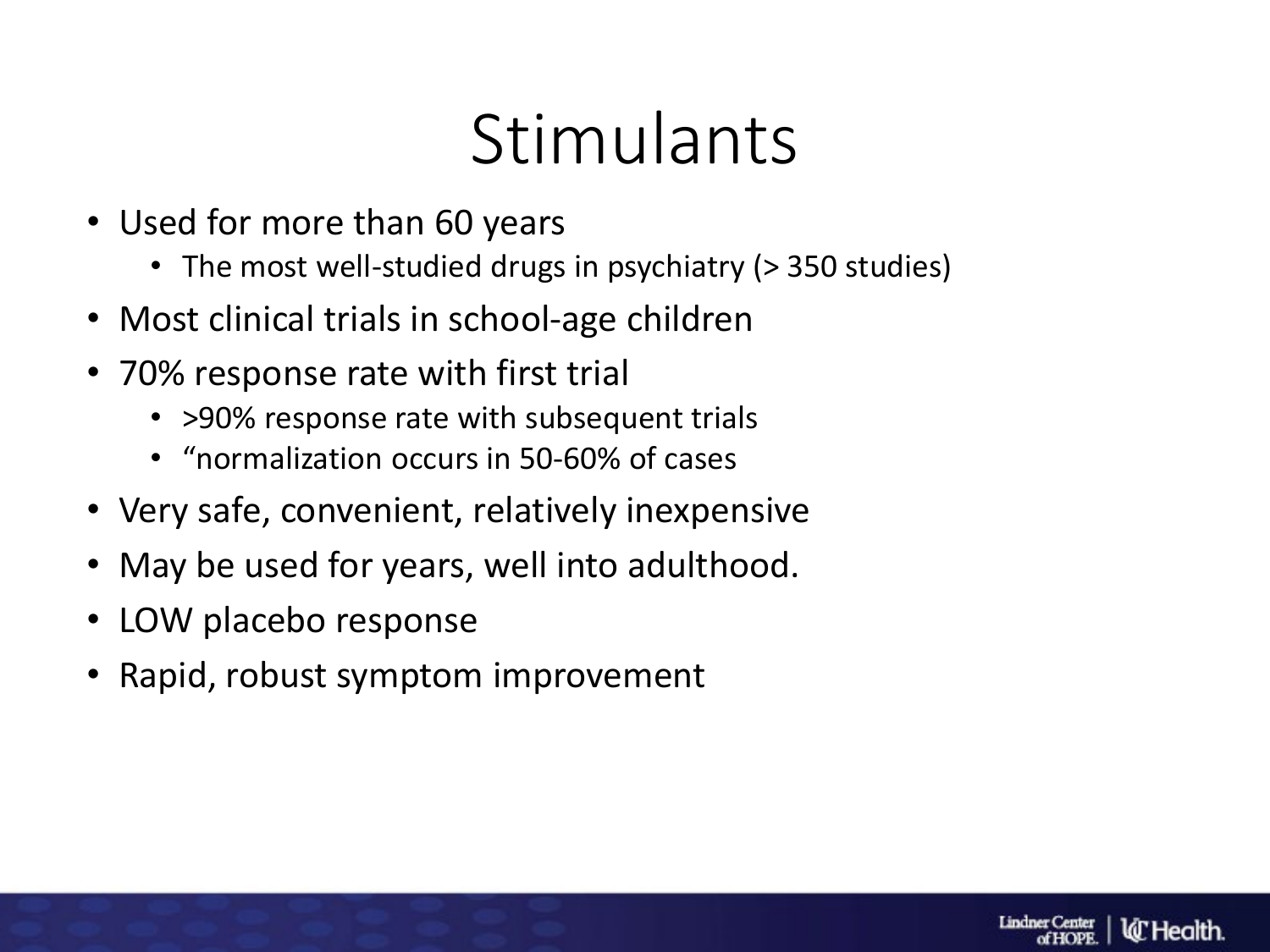# Stimulants: Myths and Misunderstandings

- Overprescribed
- 4.3% receive meds; 7.8% prevalence
- Over-dosed
- Non psychiatrists tend to under-dose compared to research trials and practicing psychiatrists Increases risk of substance abuse
- 15 studies refute this; several of these show decreased risk if adherent to treatment Addictive (used as Rx'd)
- Only if inhaled or injected
- Cause Tics
- 30% show increase while 35% show decrease

Olfson et al. (2009) *JAACAP,* 48(1).

Connor, D. (2006). Stimulants. In Barkley, R.A. (Ed.), *Attention deficit hyperactivity disorder: A handbook for diagnosis and treatment.* New York: Guilford.

**Lindner Center** 

ld" Health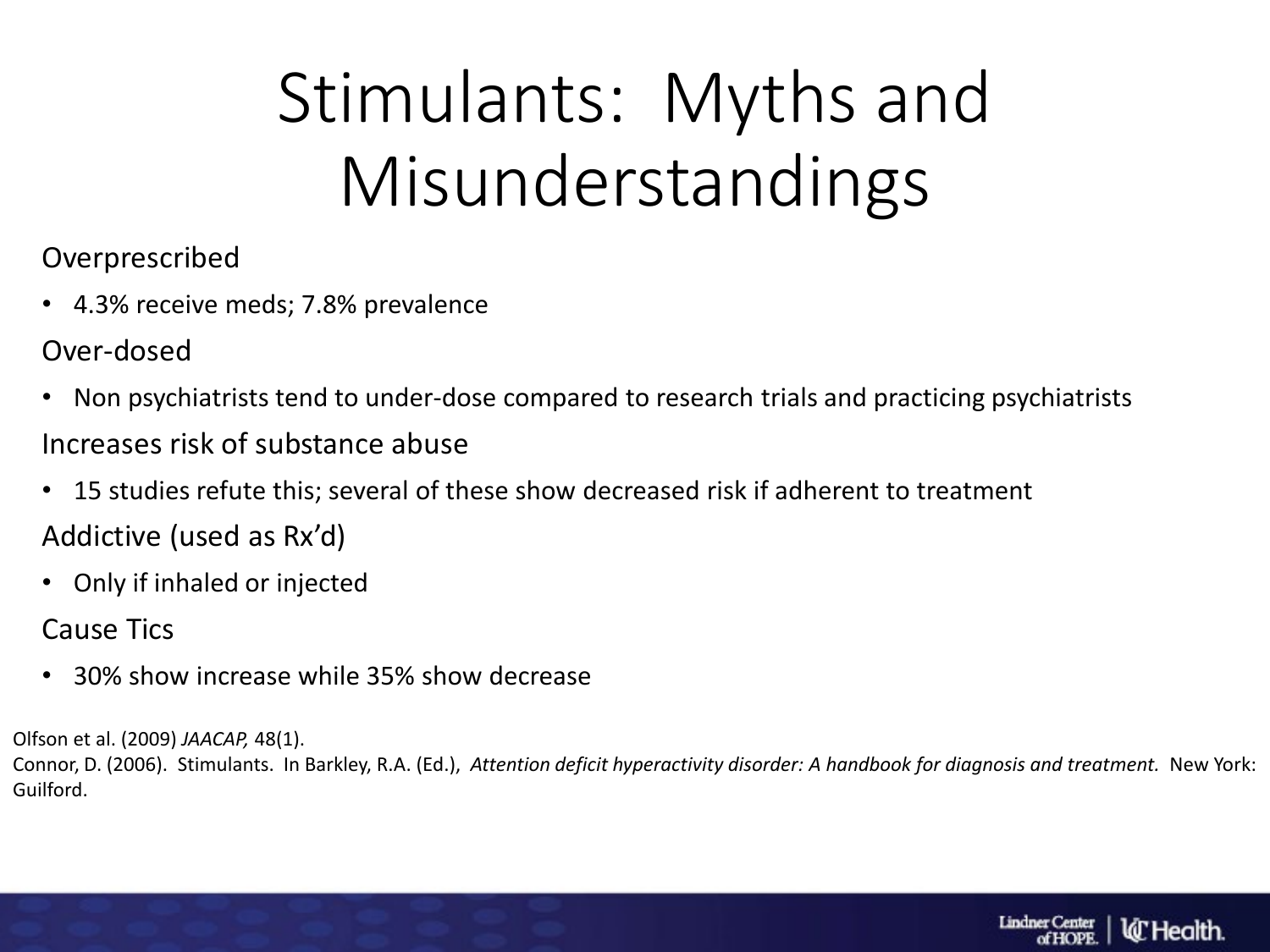### General Treatment Principles

- Cope rather than cure
- ADHD is a chronic illness
- The individual is ultimately always responsible for his/her actions
- Medications are usually essential but are rarely 100% effective
- Cover as many waking hours as possible
- Manage comorbidities